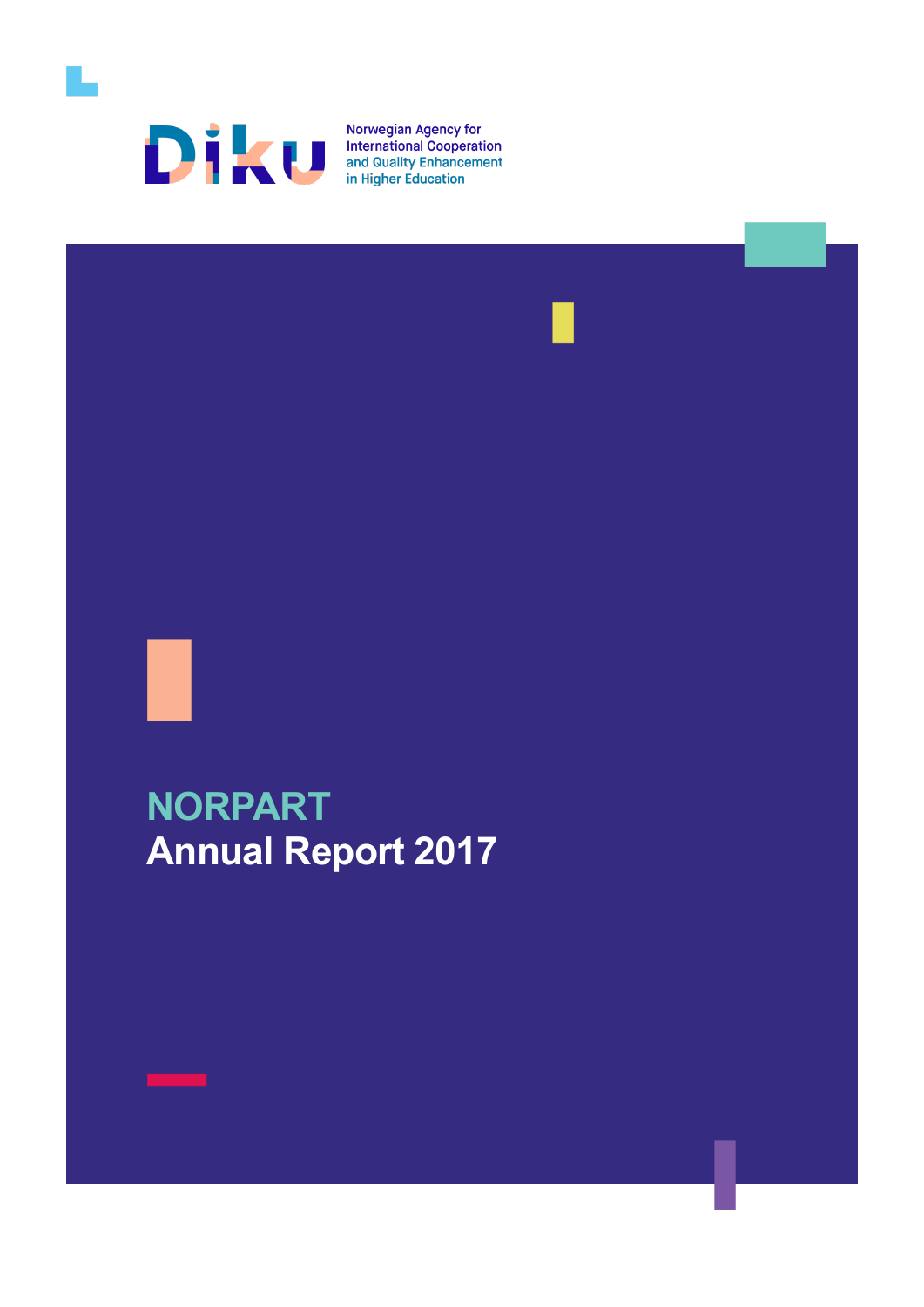| <b>Publisher</b> | Diku - Norwegian agency for international<br>cooperation and quality enhancement in<br>higher education |
|------------------|---------------------------------------------------------------------------------------------------------|
| Date:            | October 2018                                                                                            |
| <b>ISBN:</b>     | 978-82-93017-80-6                                                                                       |

*The report can be downloaded from [diku.no](https://www.diku.no/)*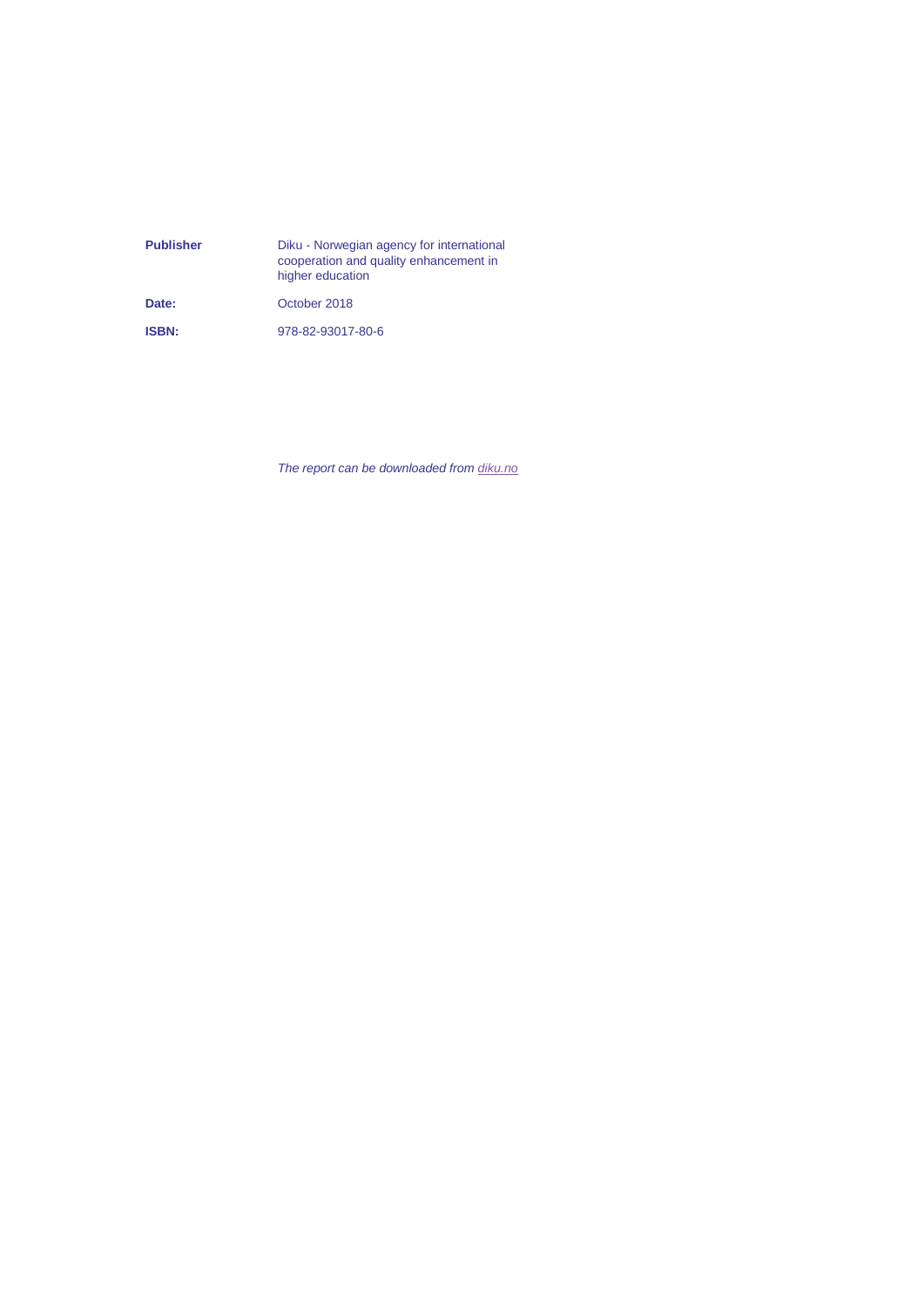# **Content**

| 2.1        |                                                        |
|------------|--------------------------------------------------------|
| 2.2        |                                                        |
| 2.3        |                                                        |
| 2.4        |                                                        |
|            |                                                        |
| 2.5        | <b>Programme objectives: Status after the first</b>    |
|            |                                                        |
|            |                                                        |
| 3.1<br>3.2 | Increased quality and internationalisation of academic |
| 3.3        |                                                        |

# **Appendix**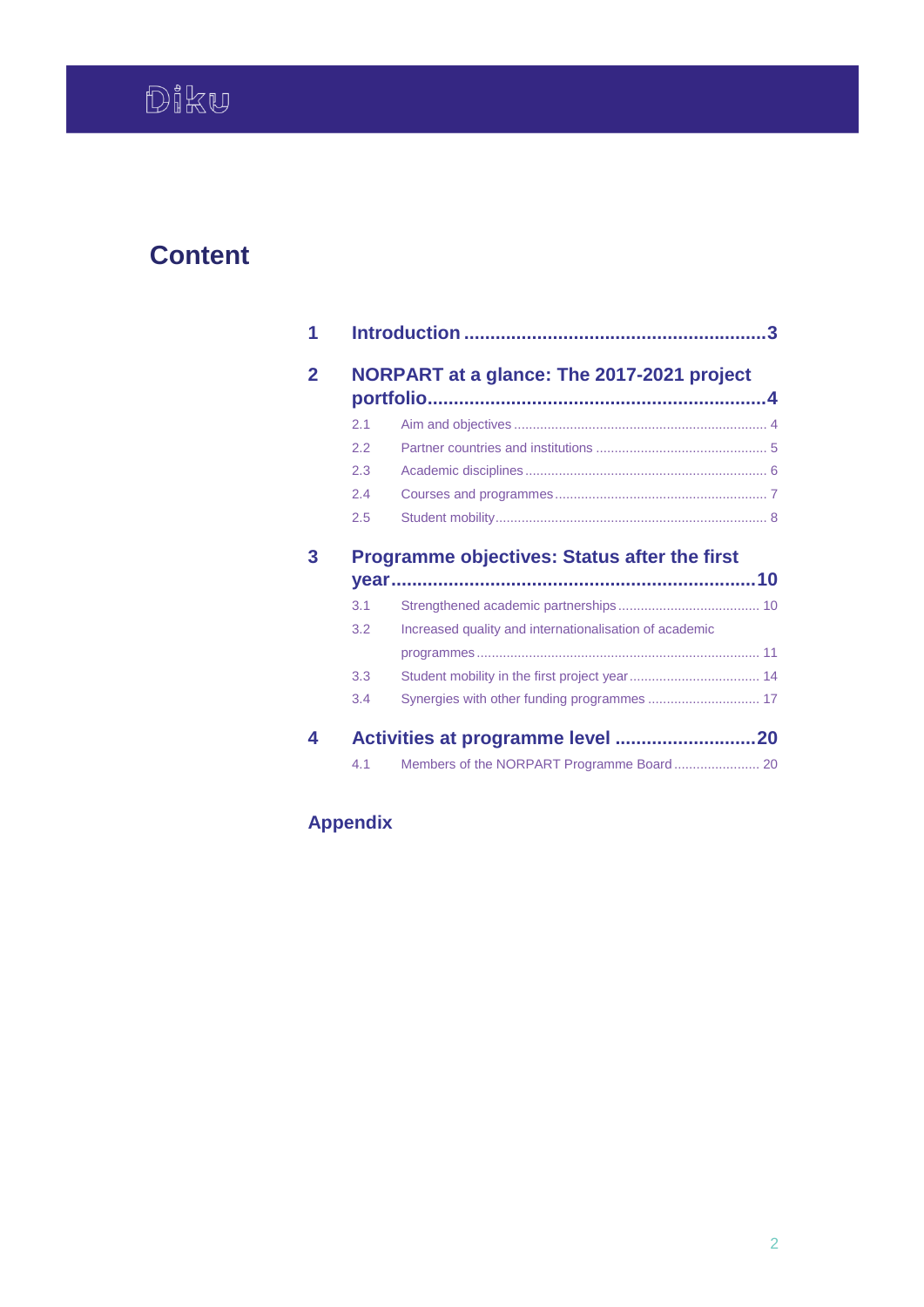# <span id="page-3-0"></span>**1 Introduction**

The Norwegian Agency for International Cooperation and Quality Enhancement in Higher Education (Diku) is pleased to present the first annual report of the NORPART programme.

The Norwegian Partnership Programme for Global Academic Cooperation was developed to meet new opportunities and priorities in higher education cooperation with developing countries. Global challenges necessitate global responsibility and cooperation. The NORPART partnership model is based on other Norwegian programmes that support institutional cooperation and mobility in higher education, such as the Partnership Program for North-America, and UTFORSK, that supports academic partnerships in the BRICS countries.

James Jowi, then executive director of the African Network of Internationalization of Education (ANIE) welcomed NORPART's emphasis on common academic interest and mutuality, which had, he noted, "so far eluded most collaboration, especially with developing countries."<sup>1</sup>

The programme is intended to be a flexible tool for academic partnerships and student mobility. It was designed to meet the potential and the requirements at Norwegian higher education institutions and their partner institutions in developing countries. The first call in 2016 received an astounding 114 applications, and this must be counted as a successful launch of the new programme!

This report will showcase a little of what the 21 carefully selected NORPART 2017-2021 projects, have achieved during their first year in operation. It will also give an impression of what they intend to achieve in a more long-term perspective, in terms of strengthened mutual academic cooperation, quality enhancement of study programmes and increased student exchange, between Norway and developing countries.

The endeavours of NORPART have just started, and a second call for project applications will be issued by Diku in 2018. This will add new academic partnerships to the current project portfolio from 2019 to 2023, and create new opportunities for a further growth in the number of mobility students, to and from Norway.

1

<sup>1</sup> Norway's new academic partnerships with global South, University World News, 01 April 2016, Issue No. 407

http://www.universityworldnews.com/article.php?story=20160331104514638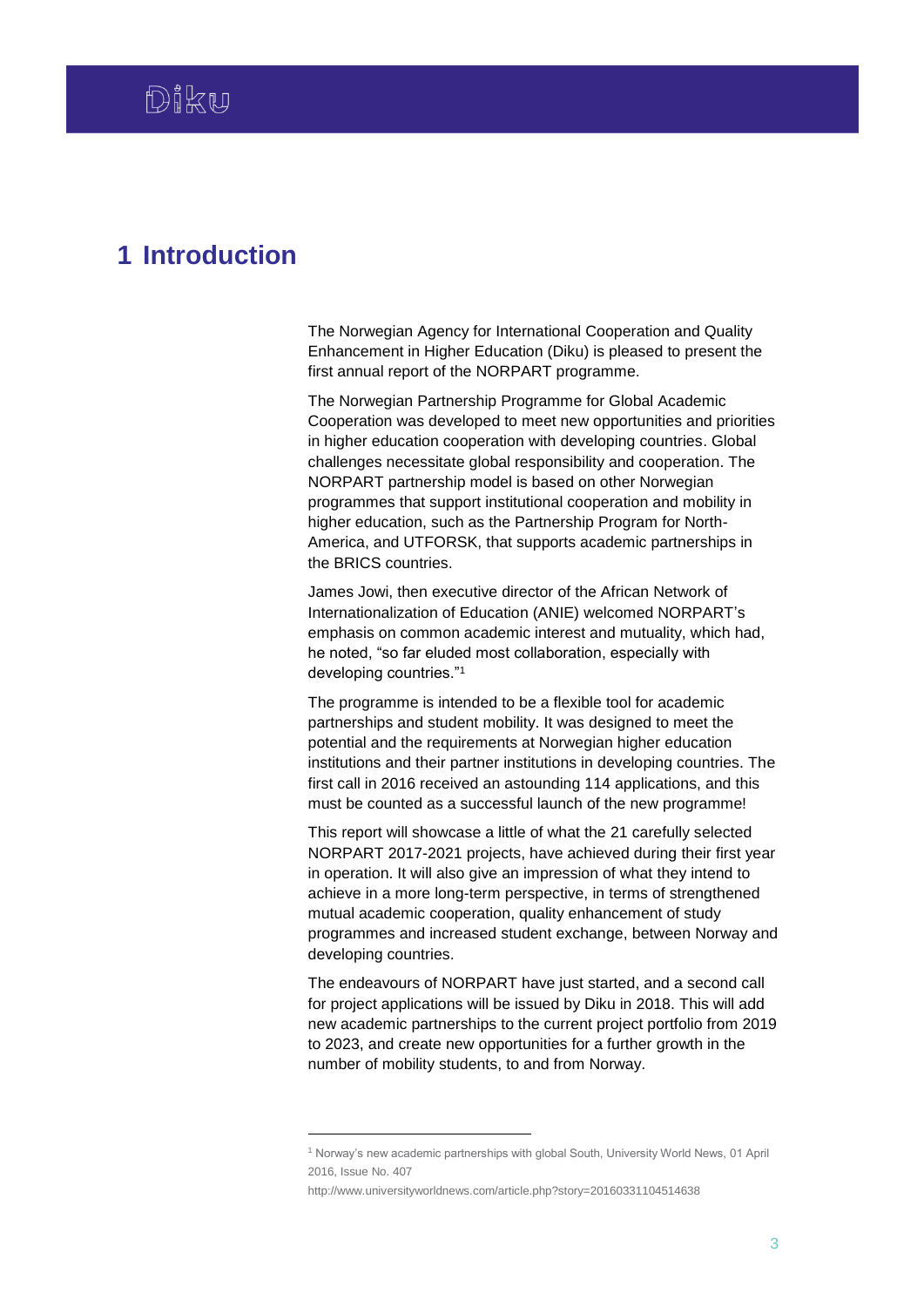# <span id="page-4-0"></span>**2 NORPART at a glance The 2017-2021 project portfolio**

The Norwegian Partnership Programme for Global Academic Cooperation (NORPART) was launched in 2016. The programme supports academic partnerships and student mobility between higher education institutions in Norway and in selected developing countries.

The programme is intended to offer opportunities and meet needs of Norwegian higher education institutions, as well as those of their partner institutions in developing countries. NORPART-funded projects should build on mutual academic interest, and the partnerships should benefit institutions in both developing countries and in Norway.

The programme emphasises the development of academic quality and internationalisation at higher education institutions in Norway and in developing countries. It also addresses higher education policy and development policy goals. The programme responds to the United Nations' Sustainable Development Goals.

NORPART is funded through the Ministry of Education and Research and the Ministry of Foreign Affairs, and is administered by The Norwegian Agency for International Cooperation and Quality Enhancement in Higher Education (Diku). Currently, NORPART funds 21 projects. They started in 2017 and will run until 2021.

# <span id="page-4-1"></span>**2.1 Aim and objectives**

The overall aim of NORPART is to enhance the quality of higher education in Norway and developing countries through academic cooperation and mutual student mobility. In order to reach this overall aim, the programme shall fulfil four objectives:

- Strengthened partnerships for education and research between developing countries and Norway.
- Increased quality and internationalisation of academic programmes at participating institutions.
- Increased mobility of students from developing countries to Norway, including mobility in connection with work placements.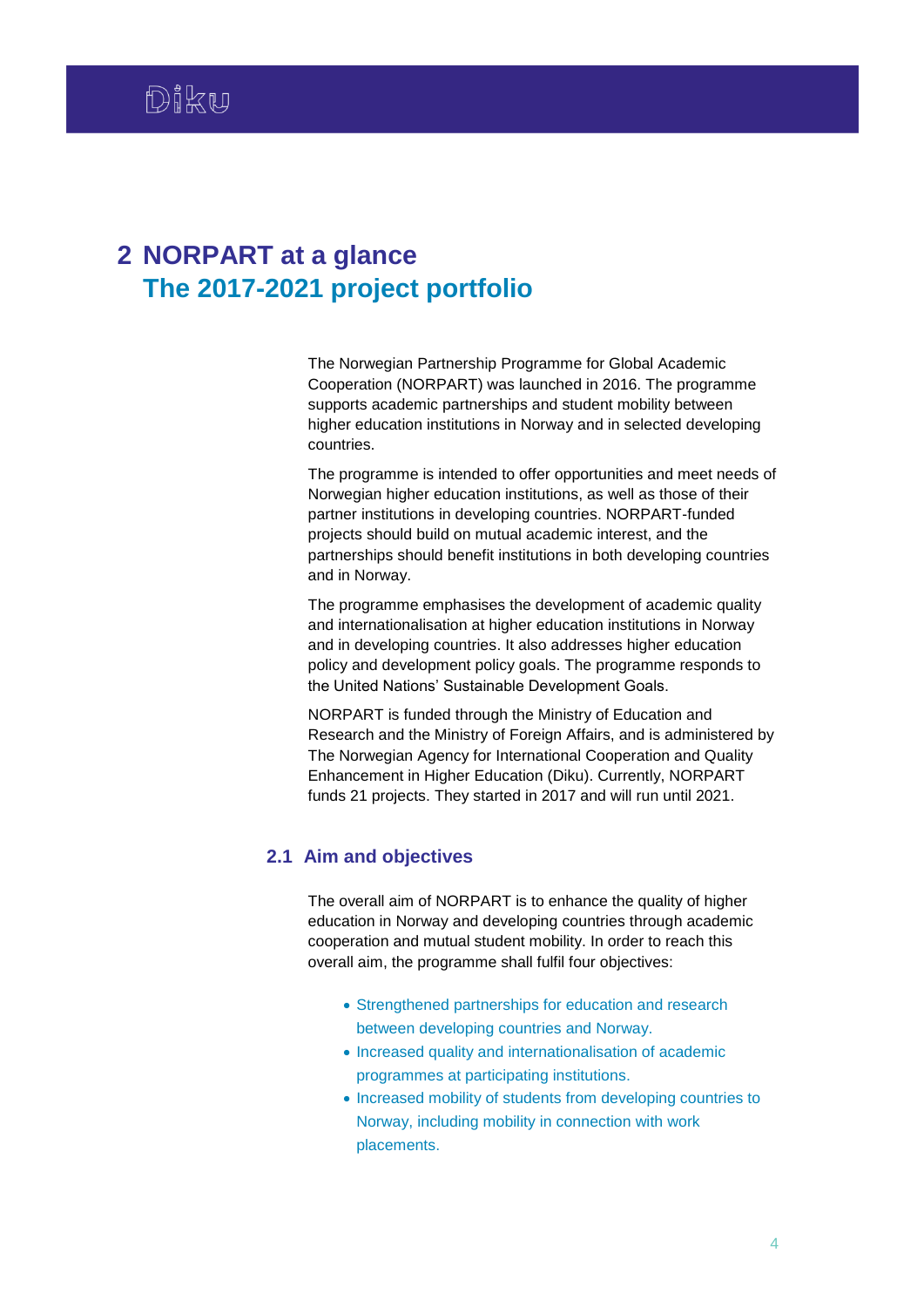• Increased mobility of students from Norway to developing countries, including mobility in connection with work placements.

# <span id="page-5-0"></span>**2.2 Partner countries and institutions**



Figure 1: The projects in the 2017-21 portfolio involve higher education institutions in 18 developing countries. Institutions in Ethiopia, Ghana, Mozambique, Vietnam and Sri Lanka are represented in several projects.

The size and make-up of the partnerships vary from project to project. Some consist of two higher education institutions, such as "Master in English Education", a partnership between the University of Southeast Norway (USN) and Universidad Nacional Autonoma de Nicaragua (UNAN). This project aims to develop sustainable English education at the Nicaraguan institution, and enhance the quality of English didactics at both institutions through joint development of Master courses and student and staff mobility.

Other projects involve several higher education institutions in more than one country, such as "Collaborative learning in biodiversity, excellence in education through two-way North-South mobility". The partnership includes the University of Oslo, Addis Ababa University in Ethiopia, Makerere University in Uganda, the University of Zimbabwe, and the Kenyatta University in Kenya. The goal is to improve the quality of plant diversity education across the institutions involved.

Some projects include other organisations and institutions in the network, in addition to higher education institutions. A broad range of network partners are involved in order to strengthen the collaboration, improve the quality of educational activities, and offer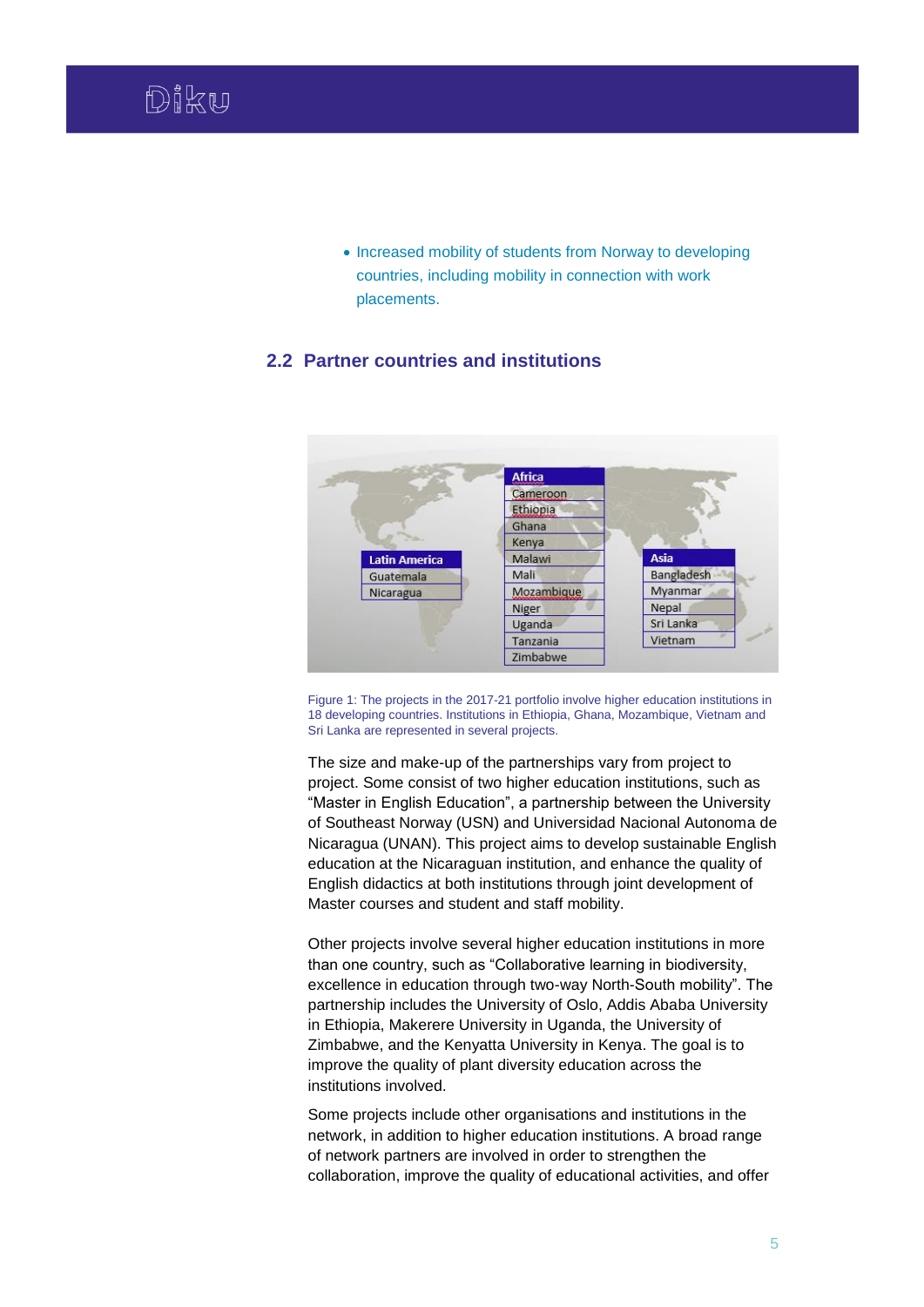work placement opportunities for students. Network partners typically include research institutes, public agencies, private enterprises, hospitals, non-governmental organisations and other associations.

The project "Mozambique/Norway accessibility partnership" is run by OsloMet and the Eduardo Mondlane University in Mozambique. The cooperation includes the Norwegian Association of the Blind and Partially Sighted, Mozambican National Association of the Blind, and several other organisations that cater to people with disabilities. The aim is to enhance quality and international academic cooperation within the field of universal design and ICT accessibility.

*Number of projects at Norwegian institutions*

- 4 projects: University of South-Eastern Norway
- 3 projects: NTNU Norwegian University of Science and Technology; University of Bergen; University of Oslo
- 1 project: Inland Norway University of Applied Sciences; MF School of Theology; NLA University College; Norwegian University of Life Sciences; OsloMet – Oslo Metropolitan University; UiT – The Arctic University of Norway; University of Stavanger; Western Norway University of Applied Sciences

# <span id="page-6-0"></span>**2.3 Academic disciplines**

The current NORPART portfolio is diverse with regard to academic disciplines, from visual anthropology to nanotechnology and pedagogics. A breakdown of academic disciplines is presented in figure 2.

Some projects are multidisciplinary, such as "Education in the field of sustainable tourism and ecology in Norway and Guatemala". Here, biologists, economists, and social anthropologists are working together to harmonise curricula and enhance academic quality and student mobility between the University of Southeast Norway and Universidad del Valle de Guatemala.

Similarly, "Ghana-Norway collaboration in medical physics and radiography education" involves physicists and medical scientists in a project designed to establish a partnership for education and research in the fields of medical physics, radiation protection, and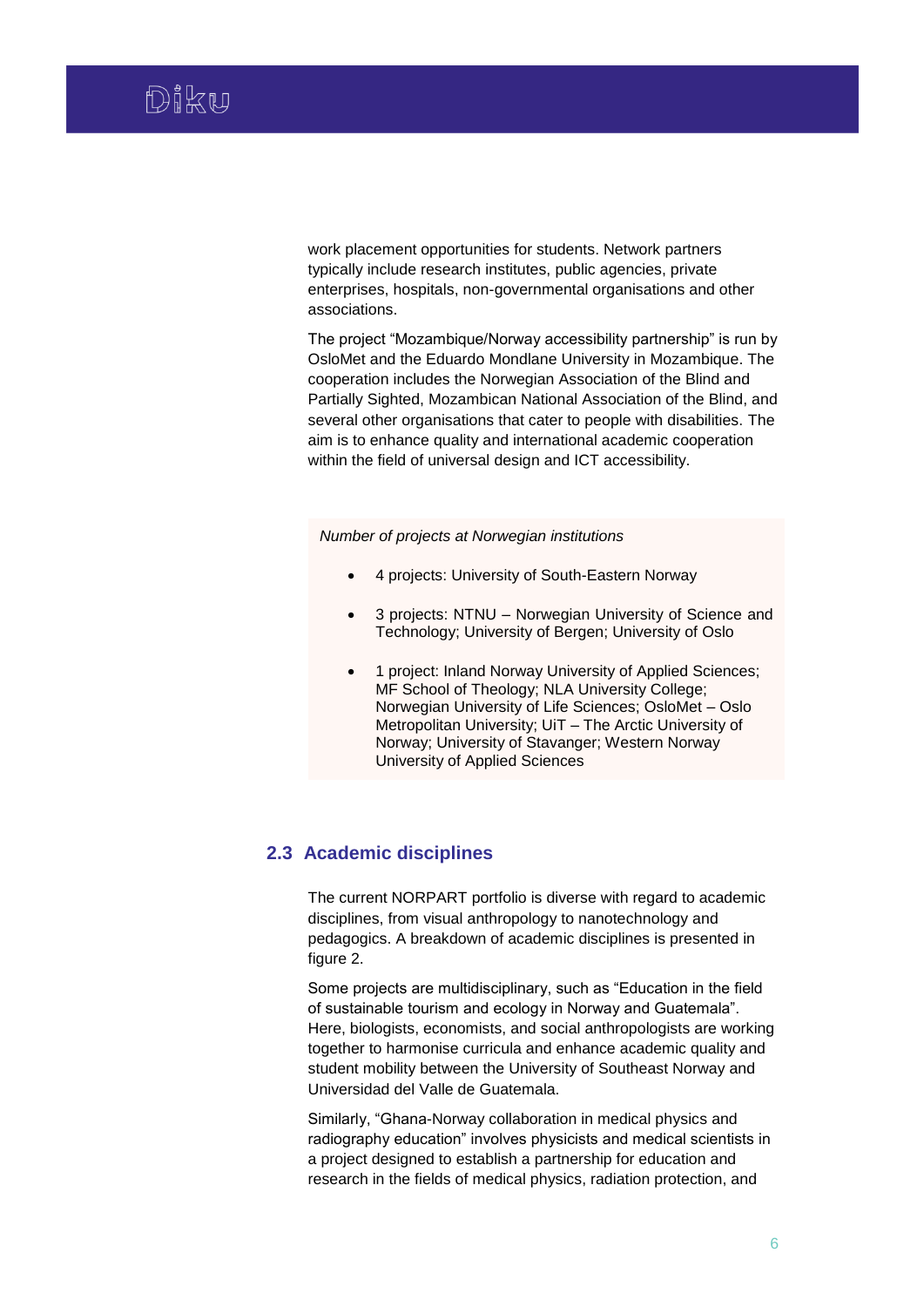radiography at several higher education institutions in Ghana and Norway.

Figure 2: Academic disciplines



- **Humanities and Social Sciences Health**
- **Information technology Engineering** Educational sciences Environmental sciences

## <span id="page-7-0"></span>**2.4 Courses and programmes**

It is NORPART's overall aim to enhance the quality of higher education in Norway and in developing countries, and one way to achieve this is to increase the quality and internationalisation of courses and academic programmes.

In the current portfolio a total of 43 courses and six degree programmes will be developed within the five-year project period. In addition, a much larger number of courses and programmes will be subject to joint revision and improvement.

### *Courses to be developed*

- Master level: 37
- PhD level: 6

### *Degree programmes to be developed*

- Master level: 5
- PhD level: 1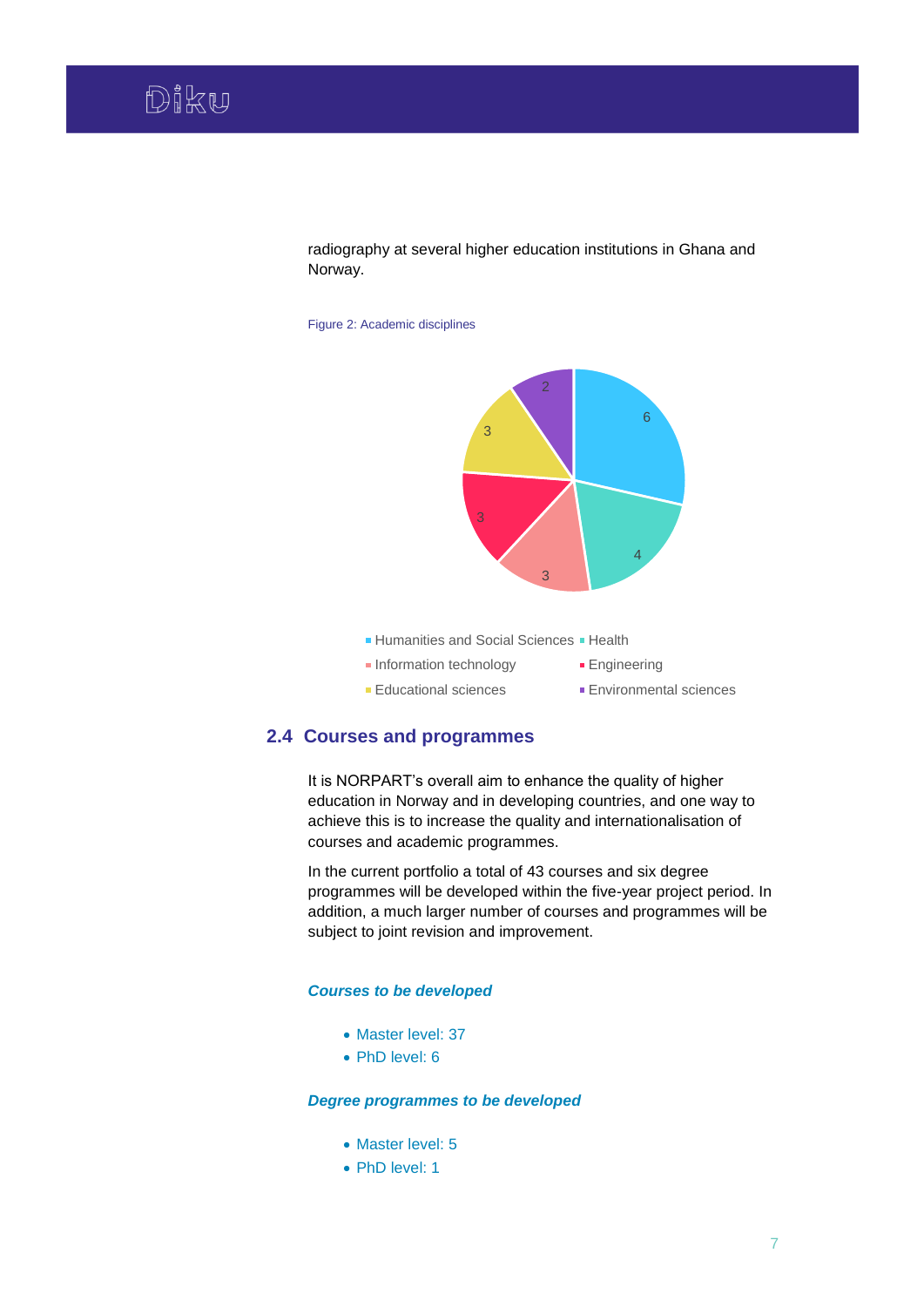Many of the courses to be developed are joint courses that will be offered both at the institutions in Norway and the partner countries. However, a significant number of courses will only be offered at the institution in developing countries. This is also the case for four out of the five Master degree programmes that will be developed. Such priorities are often based on the need to build capacity at the partner institutions, a stepping stone to strengthen the academic partnerships even further and to facilitate two-way student mobility.

Several projects plan to develop and improve courses also at the Norwegian institutions. Course development is often closely linked to plans for increasing student mobility to Norway, where students from Norway and developing countries attend the courses together.

The focus on joint development and revision of courses and programmes, together with other forms of education cooperation, will ensure that NORPART benefits many more students than just students on exchange between the partner institutions. This focus is an essential part of the programme and its aim of enhancing the quality of education in Norway and in developing countries in a longterm perspective.

# <span id="page-8-0"></span>**2.5 Student mobility**

All NORPART projects support student mobility stays of longer or shorter duration. The purpose of the stays varies, and includes semester mobility, supervision, fieldwork, summer schools, research activities, and work placements.

Both incoming and outgoing students will in many cases attend courses with topics not given at their home institutions. An exchange stay will broaden the students' understanding of their field of study by providing new knowledge in a different context.

Nearly 600 students will come to Norway for a long-term stay during the NORPART programme period 2017-2021. On average, each project plans to recruit 28 students from partner countries to Norway for stays of more than three months. These are high numbers, especially considering the ambitious aims and broad scope of project activities. Student exchange through academic partnerships in developing countries is often a complex, yet rewarding endeavour. The exchange of students may in turn strengthen the partnership and is expected to benefit all the participating institutions.

Norwegian students will typically go on shorter stays in partner countries, while the majority of incoming students to Norway will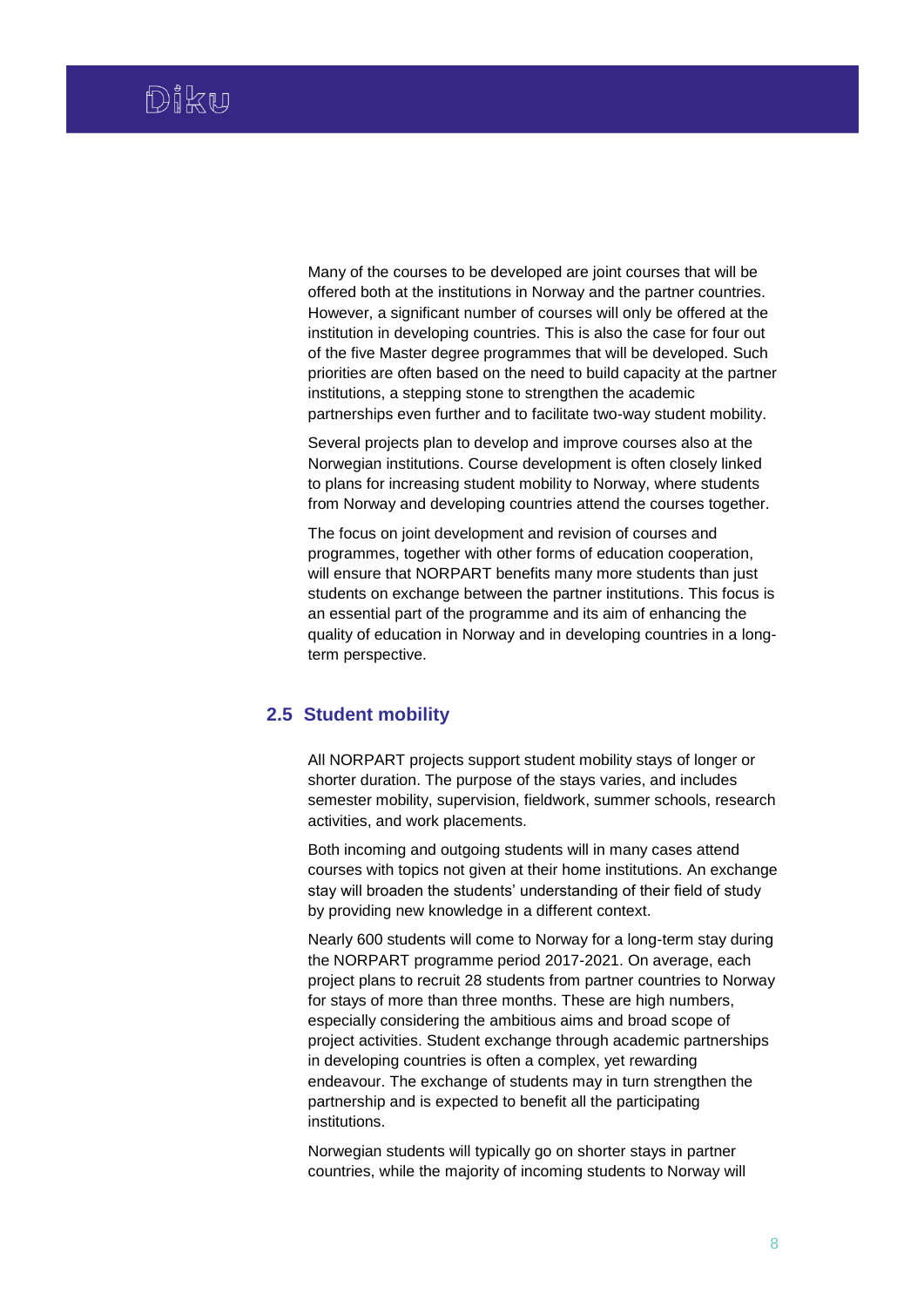complete exchange stays of more than three months. NORPART opens for student mobility in relation to work practice and seven of the projects in the portfolio have integrated this in one way or another.

The majority of students supported by the current NORPART projects will be students at Master level. 17 per cent of the expected student mobility involves PhD students, and there is no significant difference in the share of PhD students among incoming or outgoing students. In total, 17 different partner countries will send students to Norway. The highest number of students will come from Vietnam, Zambia, Ghana, Ethiopia, Sri Lanka and Mozambique. Ethiopia, Ghana and Mozambique are expected to be the countries to receive the highest number of students from Norway.



Figure 3: Country of origin: Expected number of incoming students to Norway from projects of the NORPART 2017-2021 portfolio.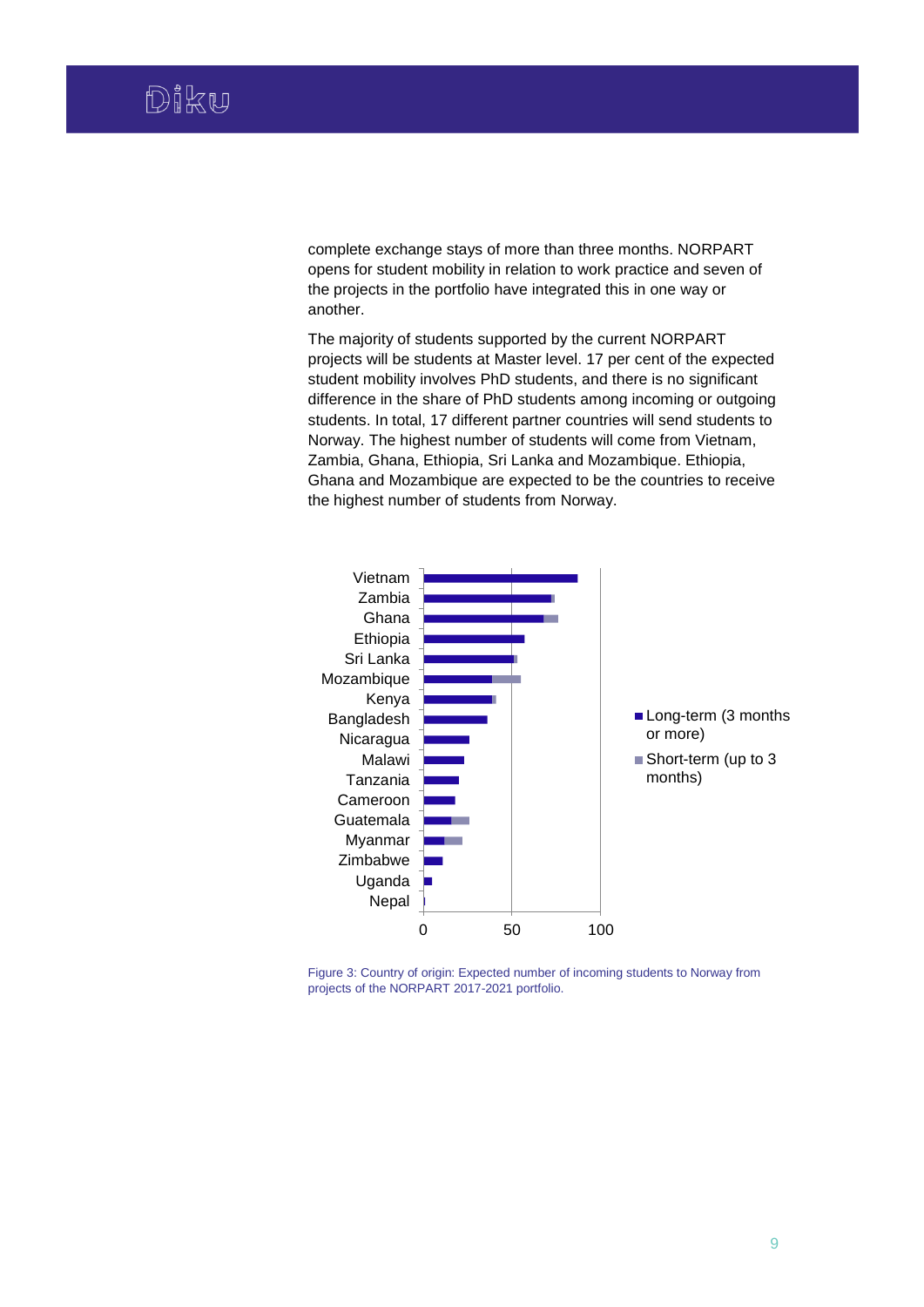# <span id="page-10-0"></span>**3 Programme objectives Status after the first year**

1

The NORPART programme has four objectives: Strengthened academic partnerships, quality and internationalisation of academic programmes, and student mobility to and from Norway. In the following, we outline how the projects have sought to meet these objectives so far, reflect on challenges that have been identified as well as potential solutions. These observations are based on the annual project reports, and three project visits.

### <span id="page-10-1"></span>**3.1 Strengthened academic partnerships**

Strengthening of academic partnerships is seen as an outcome in itself, but the partnerships also serve as a framework for the student mobility and quality enhancement in higher education.

The NORPART projects were launched early in 2017, and are still in an early phase. The partners have worked closely together in various project activities such as development of courses, joint supervision of students, seminars, workshops and project meetings, and thereby further strengthened their academic partnerships.



Jan Mulder (left) from the Norwegian University of Life Sciences and Victor Shitumbanuma from the University of Zambia coordinate a project on climate-smart agriculture<sup>2</sup>.

<sup>2</sup> "NORPART-2016/10498: Academic cooperation on sustainable, climate-smart agriculture between Zambia and Norway", for more information see appendix.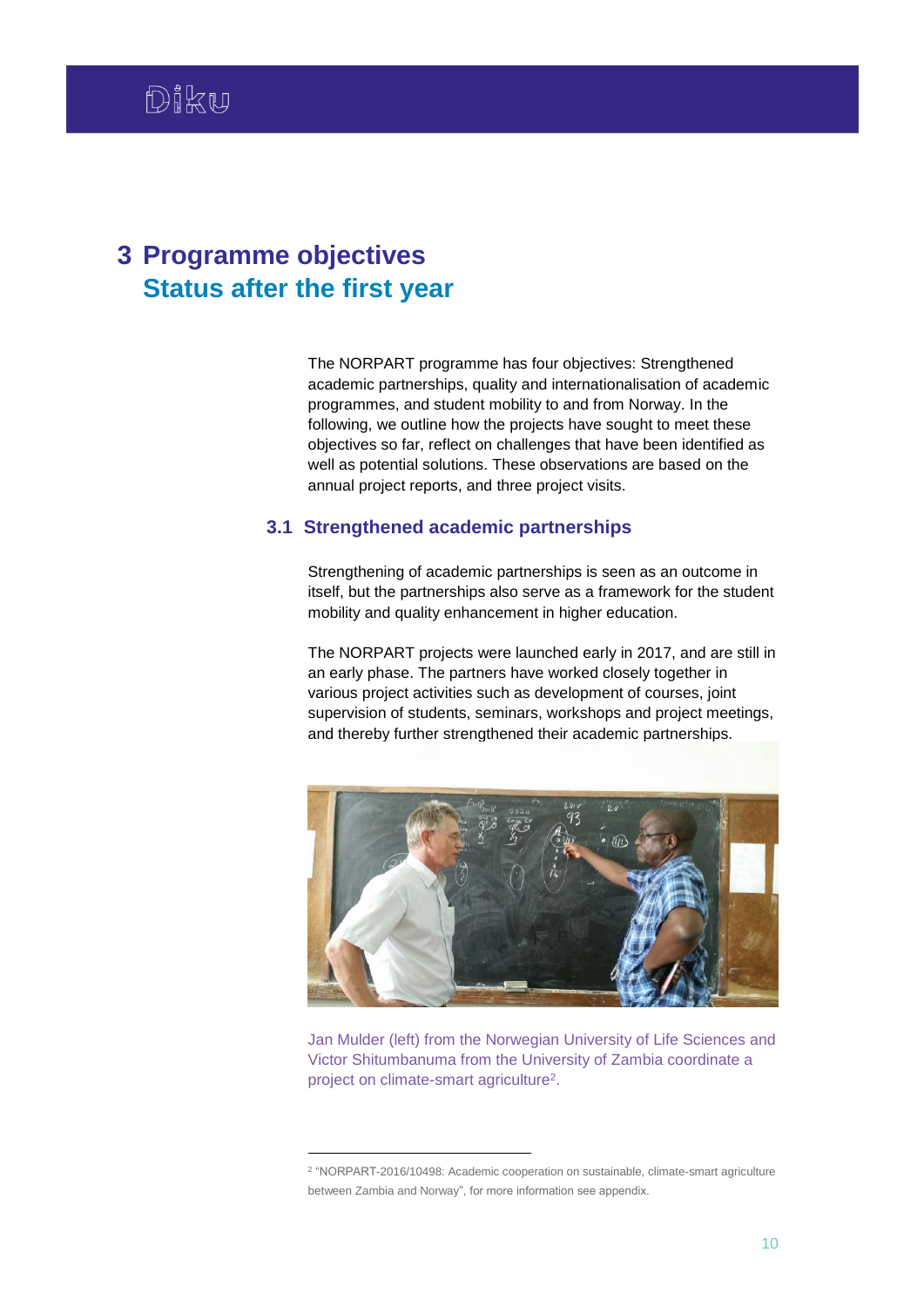Implementation of project plans is always a challenging endeavour. Unforeseen obstacles may occur, and adjustment and flexible solutions are needed to continue the work without too much delay. At this stage, the majority of the projects are well underway.

"We have realised that there is a gap in research skills among health professionals in Zambia and in Southern Africa. We aim to improve those skills in our students through exchange programmes and research awards, as well as improving the quality of teaching at the two collaborating institutions."

> Natascha Chilundika, Zambian coordinator of the Bergunza-Shine project, a partnership between the University of Zambia and the University of Bergen.

**Bergunza-Shine<sup>3</sup>** is a project to strengthen health systems and health care implementation through network-based graduate training and research education in Zambia. In Zambia and in Southern Africa in general, working health systems are crucial in meeting the Sustainable Development Goals. However, health work professionals are not always well trained in research skills, and this is an obstacle to well-functioning health systems. The project, which is a collaboration between the Center for International Health at UiB and Department of Public Health at UNZA, aims at developing the skills of students so that they can generate evidence to inform policy as well as improve health systems in Zambia. It involves long term mutual mobility, revising Master and PhD courses at both institutions, and developing a new PhD programme.

# <span id="page-11-0"></span>**3.2 Increased quality and internationalisation of academic programmes**

1

Increased quality and internationalisation of academic programmes is one of the main objectives of NORPART. To achieve this, the projects plan to establish joint study programmes and courses, jointly review curricula, develop new educational tools and methodology, and to share lecturers and other personnel.

**The PaproNoVi-project<sup>4</sup>** , a partnership programme between the University of South-Eastern Norway (USN) and Ho Chi Minh City University of Technology (HCMUT) in Vietnam, aims to establish a

<sup>3</sup> "NORPART-2016/10380: Strengthening Health systems and health care Implementation through Network based graduate training and research Education in Zambia (BERGUNZA-SHINE)", for more information see appendix

<sup>4</sup> "NORPART-2016/10014: Partnership Program Norway – Vietnam (paproNoVi)", for more information see appendix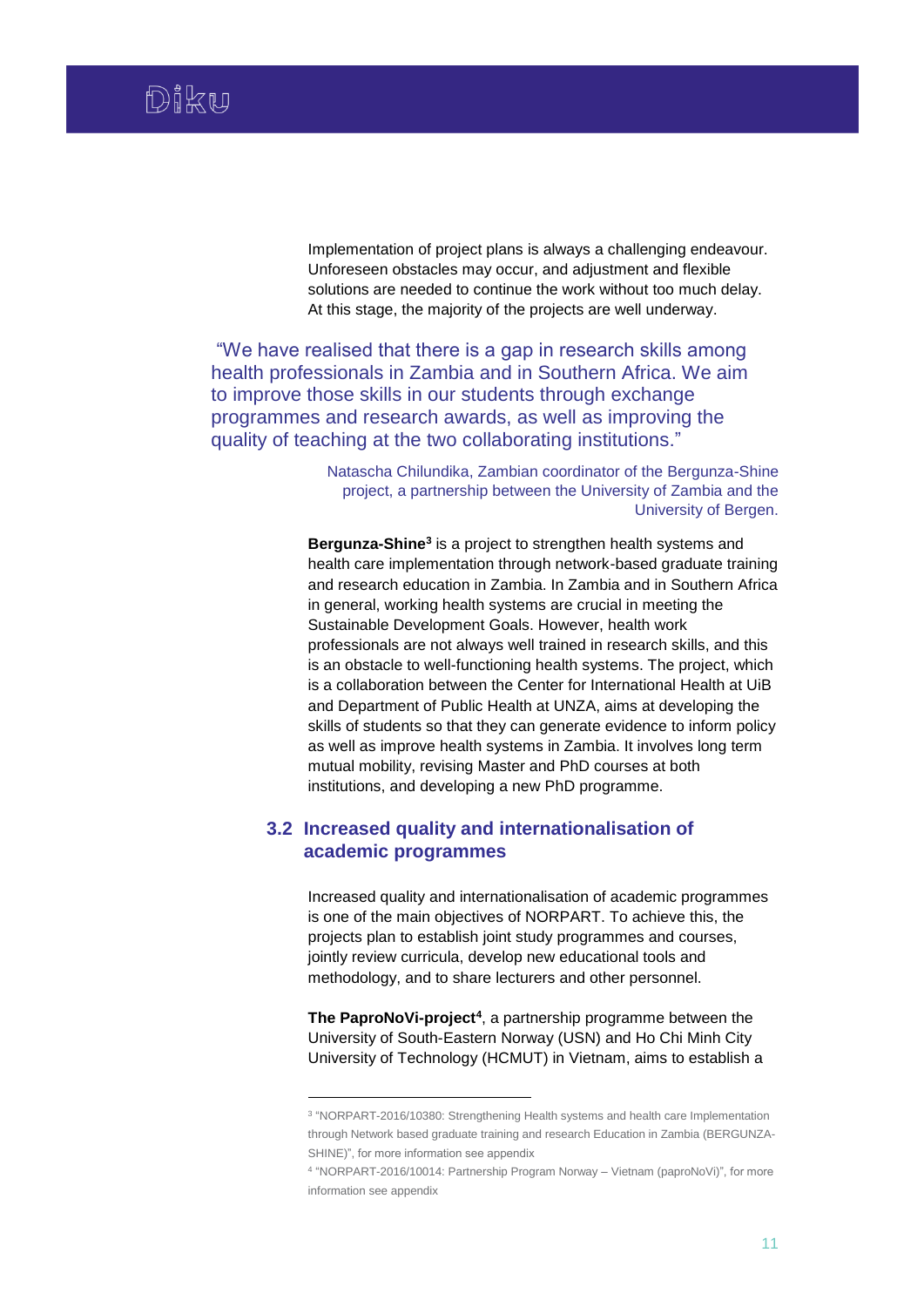joint Master programme in Microelectronics Systems, which is to be certified through a double diploma. The programme will reflect the combined academic expertise of the partners and align with the competence need in in the electronics and micro- and nanotechnology industries in Norway and Vietnam, as well as worldwide. USN and HCMUT will be responsible for the programme and for awarding the degree, and students will receive diplomas from both institutions. 10-15 students will enrol in the programme each year.

When developing and revising courses, partners make use of complementary strengths and context-specific challenges to improve the quality and relevance of the courses. Many of the courses and academic programmes will be designed to facilitate increased student exchange between partner institutions, for example through systems of credit transfer and mutual recognition. This may encourage more students to travel abroad in the future, and support long-lasting, sustainable partnerships between institutions in Norway and in developing countries beyond the NORPART funding.

The ETHIC project<sup>5</sup>, a partnership between the University of Oslo, Eduardo Mondlane University in Mozambique and the University of Malawi, collaborates to extend health informatics capacity. The project plans to jointly develop a course in IT for Development. The course responds to the need for increased practical and theoretical treatment of the implications of IT in development, both in Norway and in the South. The course and the project in general, aim to strengthen research, teaching and learning at Master and PhD level across the partner institutions. In this regard, the partnership presents a unique opportunity for the three universities to develop strong teaching cases and publications, drawing from developments in the three partner countries.

Joint educational activities are expected to result in increased capacity among academic and administrative staff at the partner institutions, and also improved and more relevant education of students.

Courses are designed to improve learning outcomes and intercultural competence of the students at their institution. Several institutions plan to arrange joint courses where students on exchange work with local students in the field or in the classroom. Others plan for courses that require digital teamwork. Such joint

1

<sup>5</sup> "NORPART-2016/10134: ExTending Health Informatics Capacity (ETHIC)", for more information see appendix.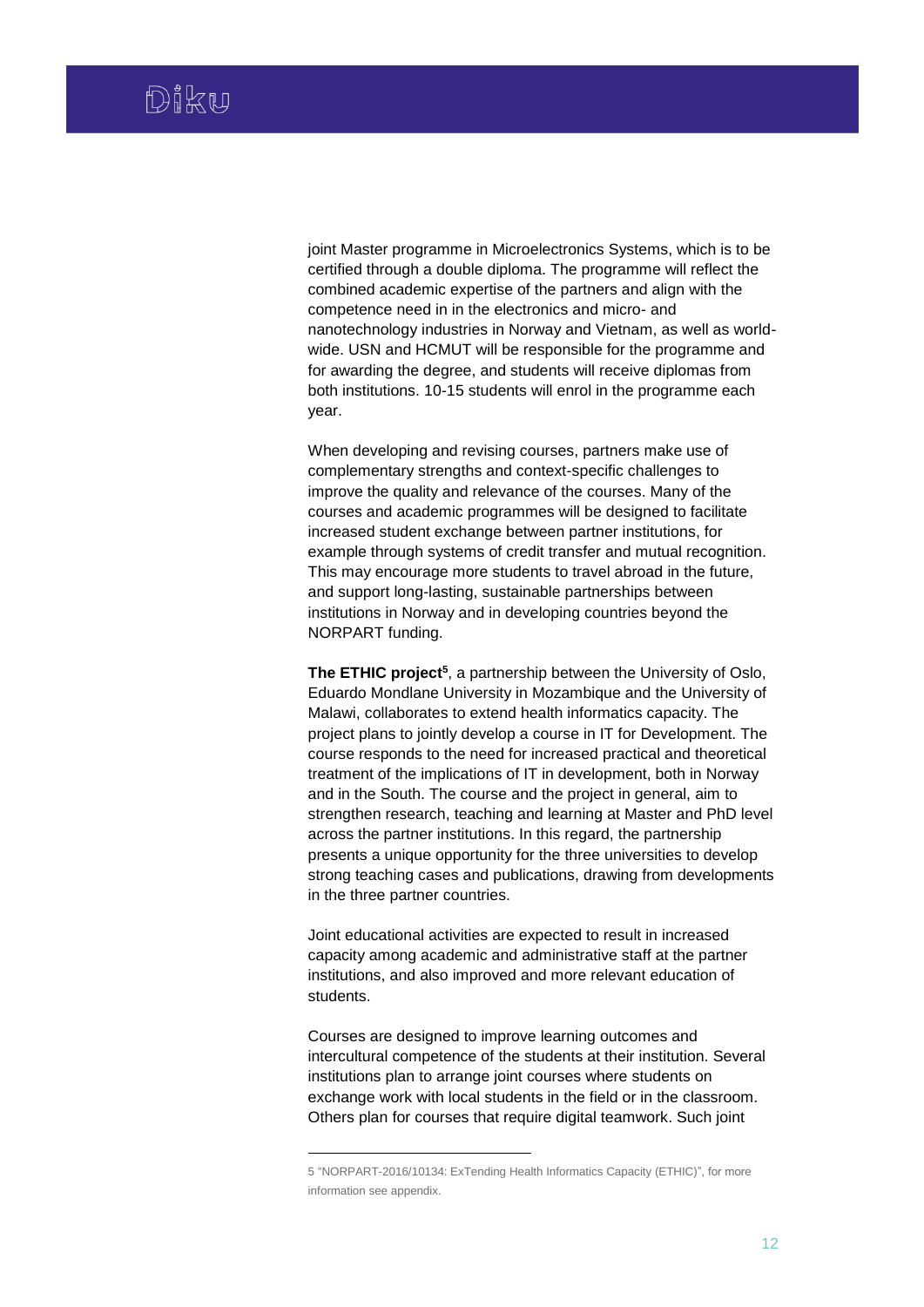educational activities will benefit both mobile and non-mobile students.



Professor Iselin Frydenlund to the right, visiting the «Shwedagon Padoga» in Yangon, the most sacred Buddhist pagoda in Myanmar, together with a student from the Norwegian School of Theology (Foto: Rebekka Opsal)

**CORSIM<sup>6</sup>** is a collaboration in education between Norway and Myanmar. The aim of CORSIM is to strengthening the academic field of religious studies in Myanmar and Norway, including religious dialogue and gender perspectives through academic collaboration between faculty and staff at the Myanmar Institute of Theology (MIT) and the Norwegian School of Theology (MF).

Master students from the Myanmar Institute of Theology are given the opportunity to take one year of their degree in Norway – and PhD students from the Myanmar Institute are offered a scholarship

1

<sup>6</sup> "NORPART-2016/10072: Cooperation on Religious Studies in Myanmar – CORSIM", for more information see appendix.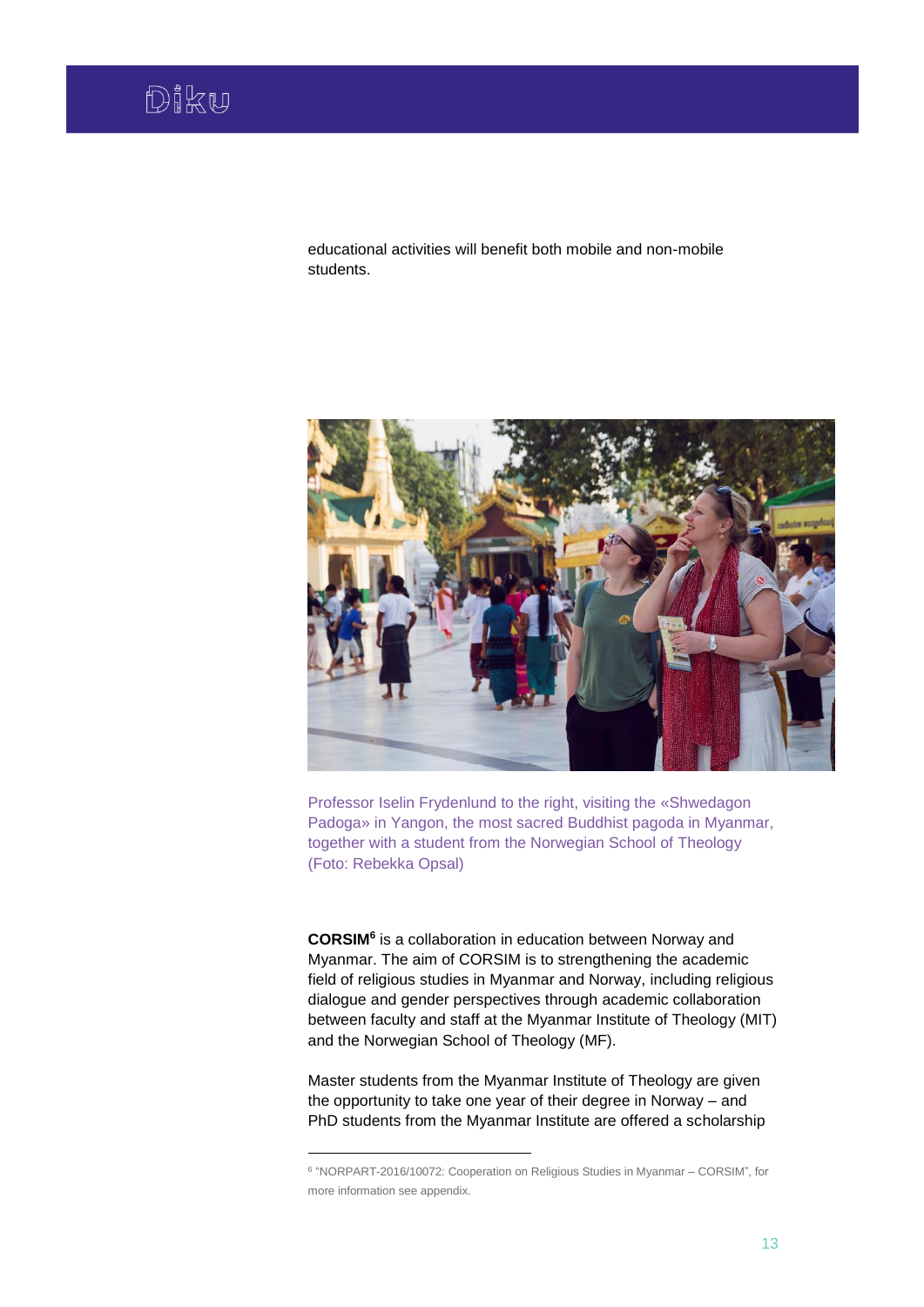to take their doctorate at the MF School of Theology, jointly supervised by MIT and MF. Norwegian students have the opportunity to get new knowledge and experience through field studies in Myanmar.

– "Through this project, we further the development of the subject field, which is extremely important, says Professor Frydenlund, the Norwegian coordinator of the project. She believes it is important to achieve peace building and dialogue, which the project aims to do.

# <span id="page-14-0"></span>**3.3 Student mobility in the first project year**

Scholarships for students from developing countries to study at higher education institutions in Norway constitute core elements of each NORPART funded project. The strong focus on student mobility is based on the conviction that a study period abroad can enhance the quality of the students' education. Student mobility may help contextualise pre-existing knowledge, develop language skills, and provide new academic perspectives. In addition to the academic output, the mobile students gain international understanding, intercultural competence and access to international networks. When returning, the students bring new experiences and international perspectives that may contribute to internationalisation at the home institution, and thereby benefit students who cannot go abroad.

"I am very blessed to be part of this exchange programme. I have learned a lot through the lectures given by different professors at MF when we were staying there. I have learned that religion can cause violence, but it can also be part of making peace between different religions and society. I came to know that religion is very complex, and that we need to be careful in our preaching."

Burmese exchange student to Norway

All NORPART projects include plans for mutual student mobility. The purpose and length of the stays differ between partner institutions, and may also change over time. NORPART focuses on the exchange of students, rather than full degree mobility. Students from partner countries and Norway engage in various mobility activities, including semester exchange, joint study programmes, summer or research schools, data collection or intensive courses.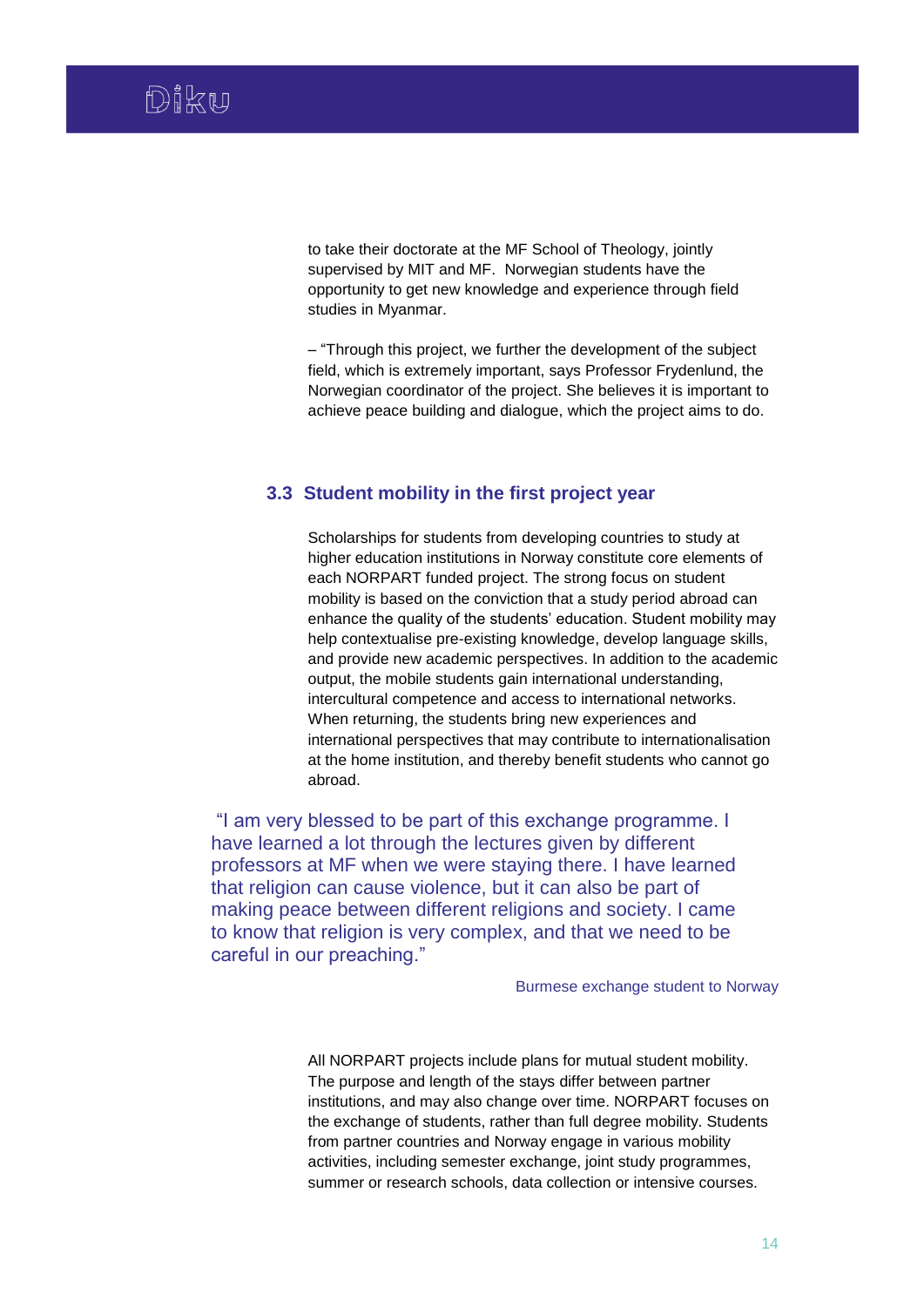"For me this experience means getting a new skill set I will be able to use when I get back home, learning new quantitative methods, and learning about TB, and learning about a new online platform which I have never used before. Working in a team made up of students from different parts of the world, is interesting"

Zambian exchange student to Norway



NORPART-students from the University of Zambia on exchange stay at the University of Bergen.

### **3.3.1 Mobility in numbers**

A total of 115 students from partner countries and Norway took part in some form of mobility activity under the NORPART programme during the first project year. 69 students came to Norway from partner countries, while 24 students went in the other direction. 22 students were involved in South-South mobility. The mobility stays at partner institutions lasted from one week to ten months. The majority, 98 students, were Master students, while 17 were at PhD level.

"I stayed in Norway for three months. During that time, I studied human rights. I really enjoyed the lectures; we had the chance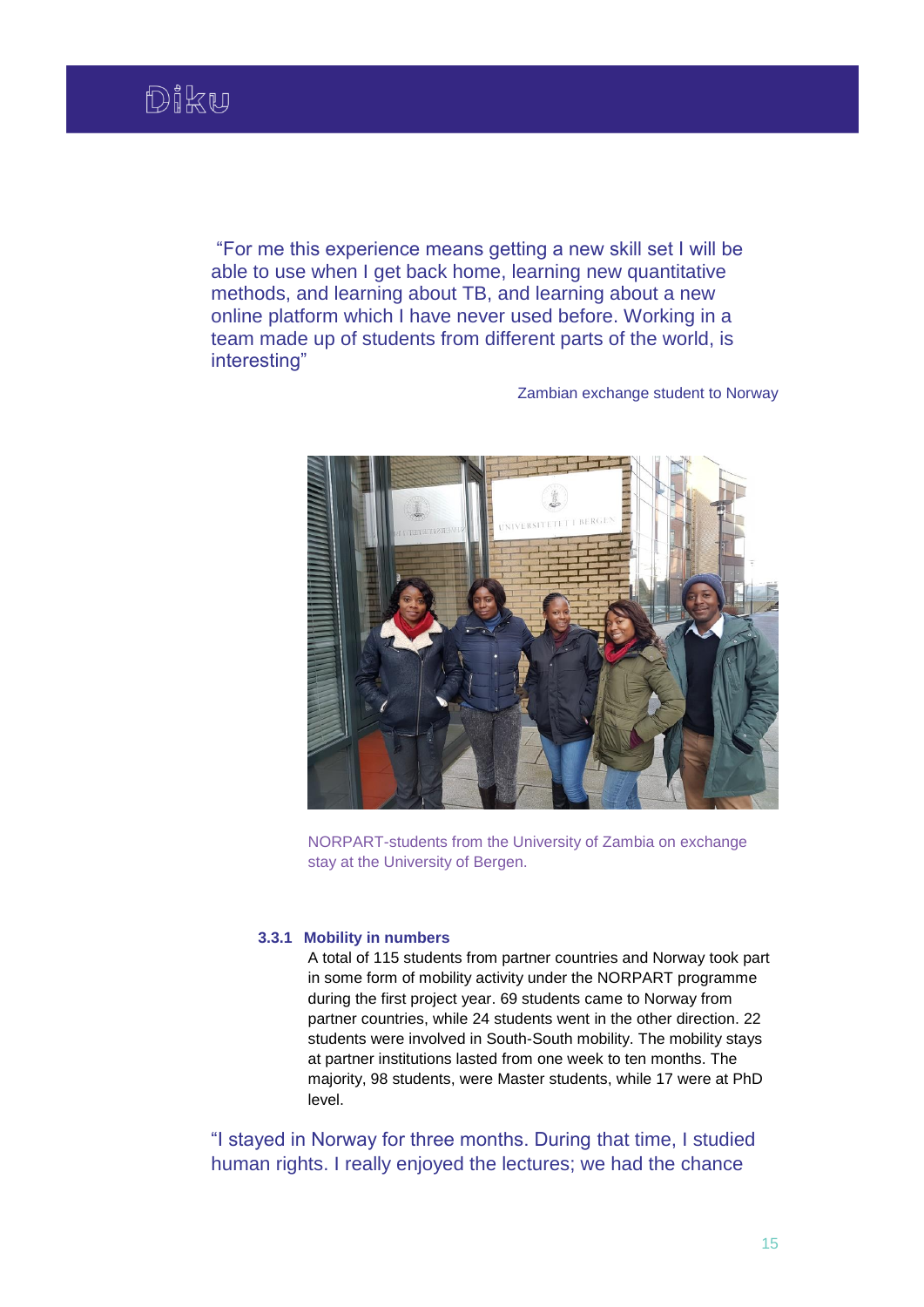to discuss with the professors, so we were not passive listeners. I like that way of teaching. We also had to read a lot, and I got a lot of knowledge."

## Sri Lankan exchange student to Norway

The NORPART projects are expected to make every effort to recruit at least 50 per cent female students for mobility, in all directions. Of the total number of mobility students in 2017, 44 students were female and 71 were male. The female/male ratio varies, however, across academic disciplines, activities, and countries.

In addition to student mobility, 63 staff members from partner institutions outside Norway have travelled to Norway for participation in activities such as development of courses and study programmes, guest lecturing, summer schools, or project meetings.



- Incoming short-term Incoming long-term Incutgoing short-term
- Outgoing long-term South-South

### Figure 4: Overview of mobilities in NORPART projects 2017

Not all projects included student mobility activities in the first project year. The process of implementing new Master courses, strengthening partnerships and facilitating two-way student mobility with credit transfer takes time, and will allow for more student exchange towards the end of the project period.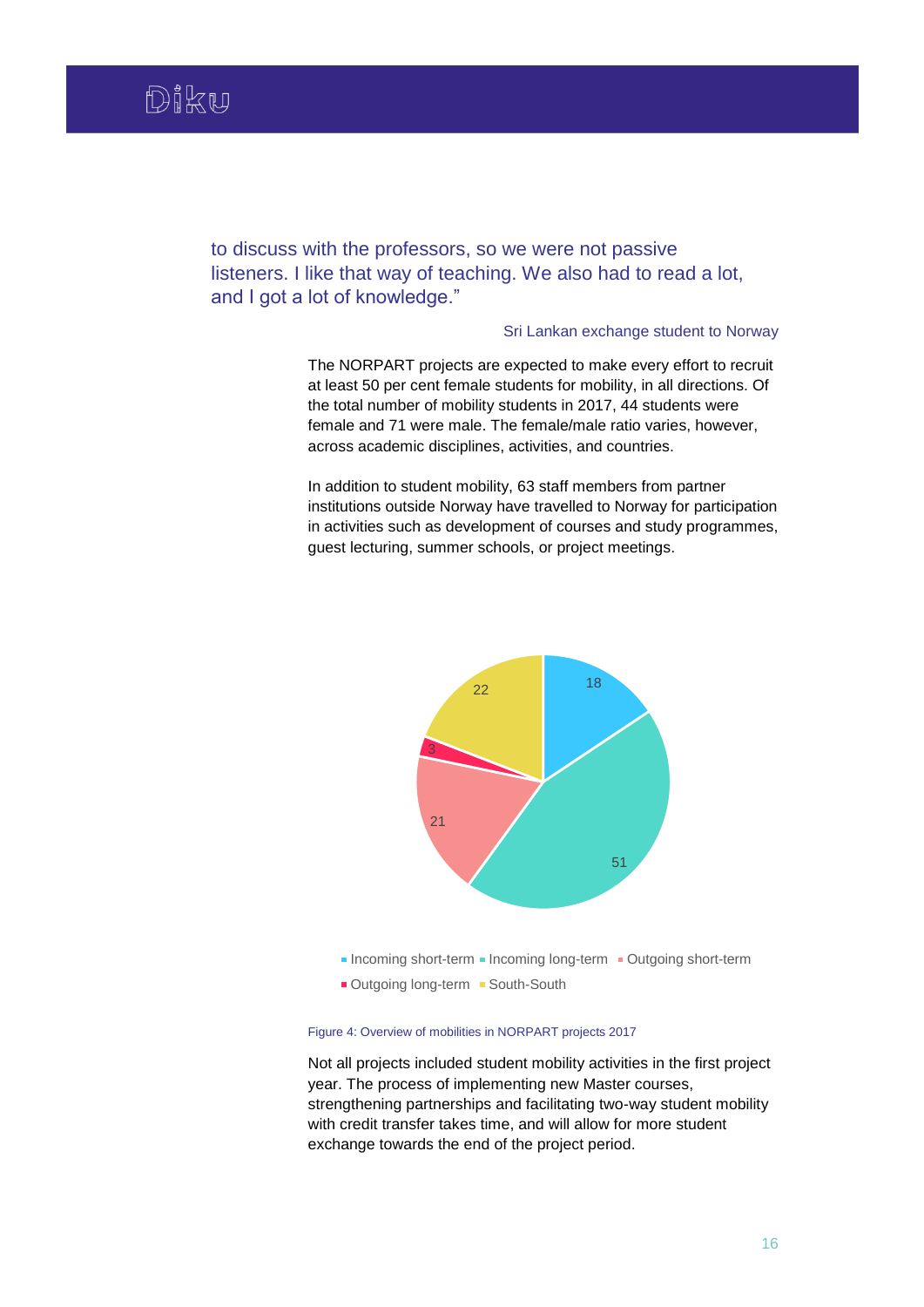### **3.3.2 Recruitment challenges**

1

Some projects have reported challenges related to recruiting students for mobility in the first project year. A few projects had planned to recruit student for mobility in an early phase of the project and found that these plans were too ambitious, that scholarship opportunities were not yet well known among the student body, and that some of the students did not have sufficient language skills to follow courses in English.

In some cases, the potential student recruitment base may be a bit low, and the projects have taken steps to broaden the base. This particularly concerns the fact that projects are expected to recruit at least 50 per cent female students for mobility. Some disciplines have few female students to begin with, and these projects are taking steps to actively recruit female students.

Most of the projects have used the first project year to establish and formalise a framework for student mobility between partnering institutions. This includes agreements on selection criteria, announcement and circulation of information about NORPART scholarships and exchange opportunities. These efforts, combined with the plans for a gradual increase in the number of mobilities towards the end of the project period, will lead to more inbound students from partner countries in the years to come.

# <span id="page-17-0"></span>**3.4 Synergies with other funding programmes**

Several of the NORPART partnerships are established as a continuation of or in synergy with projects funded by other national funding programmes. Synergies with other programmes may improve the results and impact of the projects and contribute to the sustainability of institutional partnerships. It is also beneficial for the individual students involved.

In the current project portfolio, there are projects that show synergies with NORHED, UTFORSK, INCP, the Eurasia Programme and INTPART. The **Excel Smart-project**<sup>7</sup> is run by the University of Oslo and Jimma University in Ethiopia, a partnership that is also responsible for the NORHED-project Strategic and Collaborative Capacity Development in Ethiopia and Africa (SACCADE). The two projects contribute to build capacity in medicine and health sciences at Jimma University, as well as to

<sup>7</sup> "NORPART-2016/10213: EXCEL SMART-Exceeding Learning through Strategic Mobility and Academic Partnership -JUiO-Jimma University, Ethiopia and University of Oslo, Norway - NORPART Project", for more information see appendix.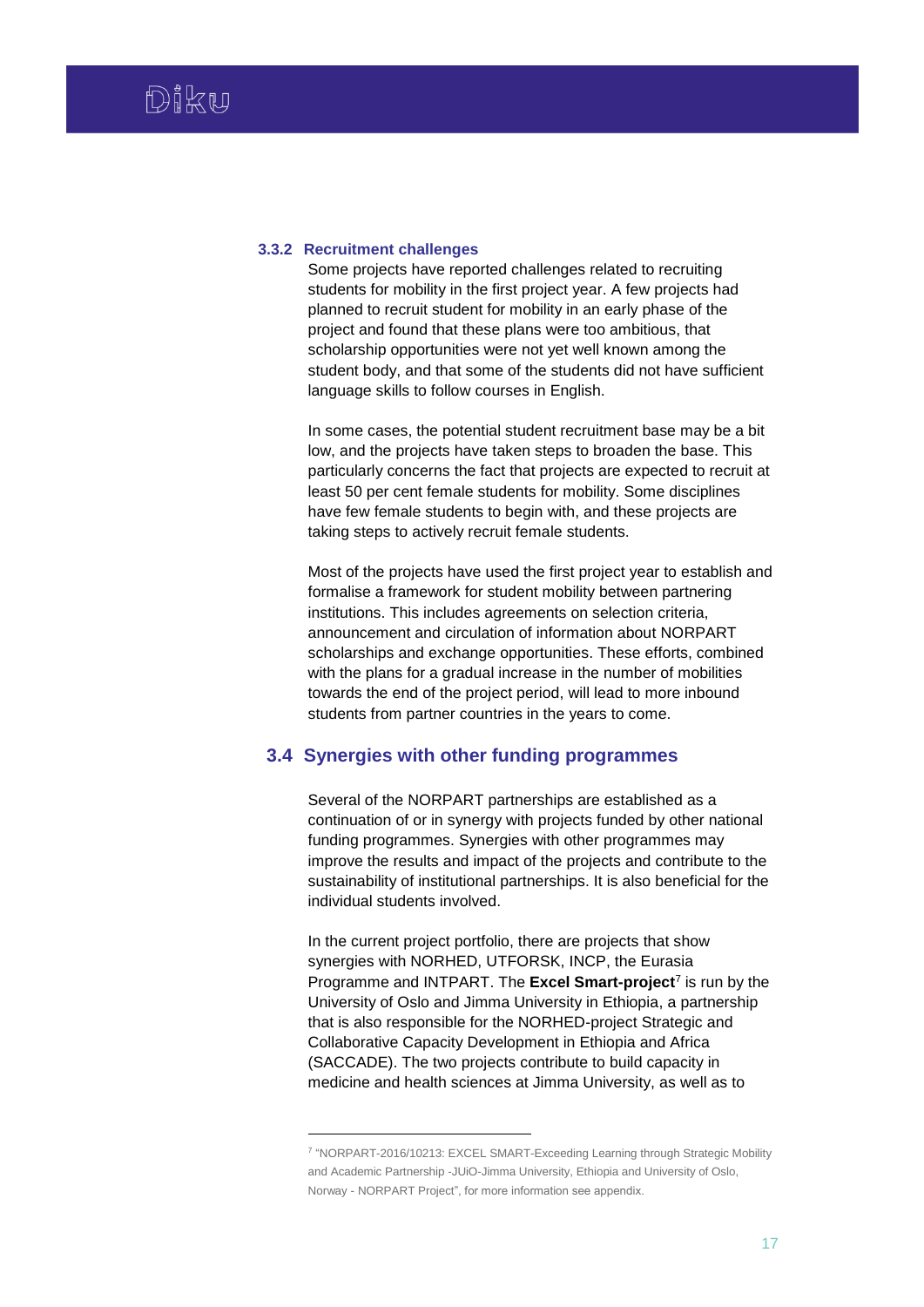enhance the quality and internationalisation of academic programmes at both institutions.



Professor Dhayalan Velauthapillai (centre) with colleague and student, demonstrates the use of nano technology for solar power.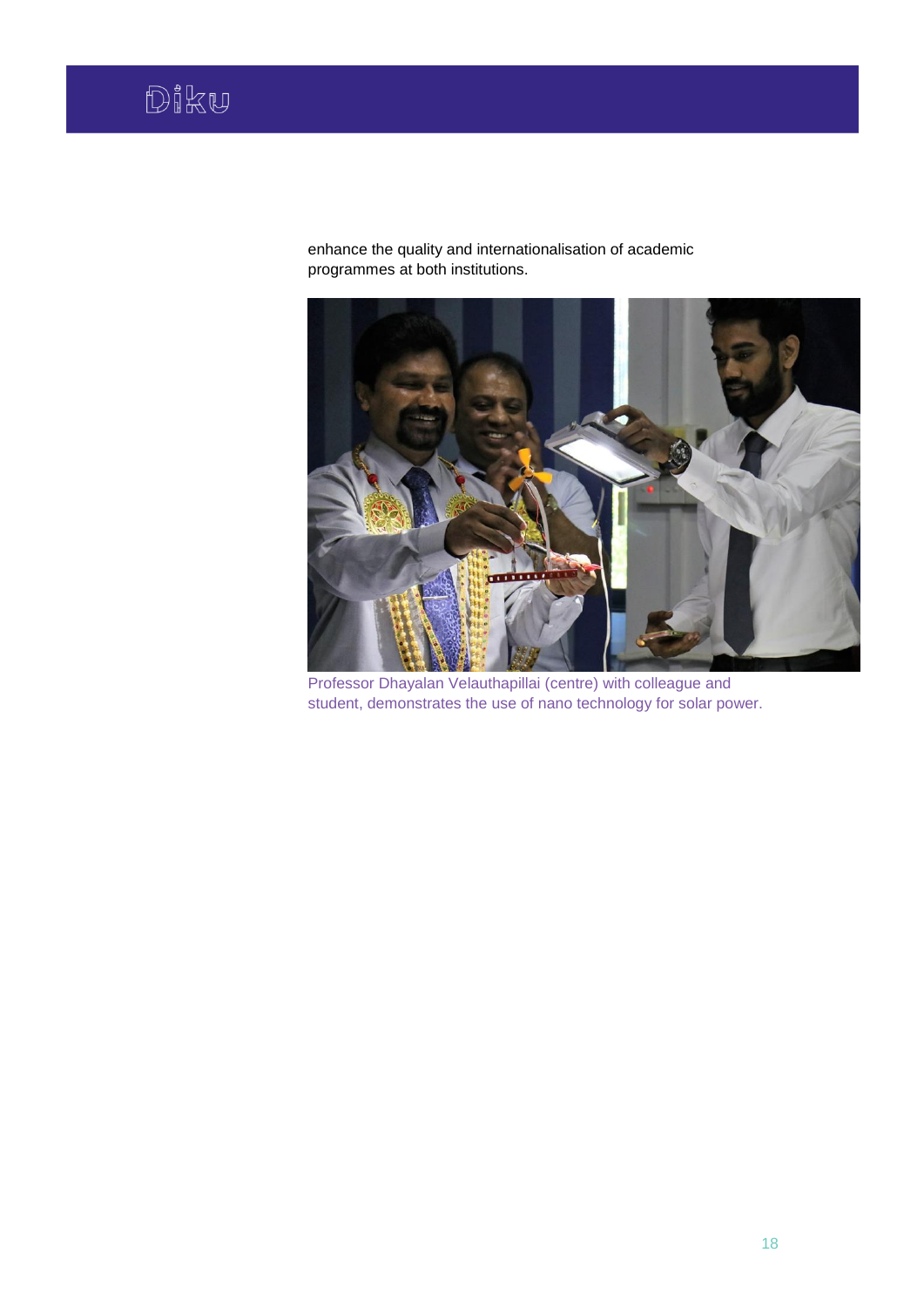### *Synergy effects: Electricity for the world*

Professor Dhayalan Velauthapillai of Western Norway University of Applied Sciences (HVL) coordinates the NORPART project "Higher Education and Research Collaboration on Nano Materials for Clean Energy Technologies – HRCNET".

The project receives funding to work on technology for clean energy in collaboration with two universities on Sri Lanka, the University of Jaffna and the University of Peradeniya.

One of the issues they are dealing with is the increasing need for access to energy, particularly clean energy. Today, 1.3 billion people lack access to electricity and 3.5 billion people do not have real access to cooking facilities using electricity.

The HRCNET project will strongly benefit from the fact that Professor Velauthapillai also coordinates projects funded through other Diku programmes.

– In our projects supported by the UTFORSK and India programmes, we collaborate with and Indian university. We are collaborating on Nano materials for use in solar technology and the health industry.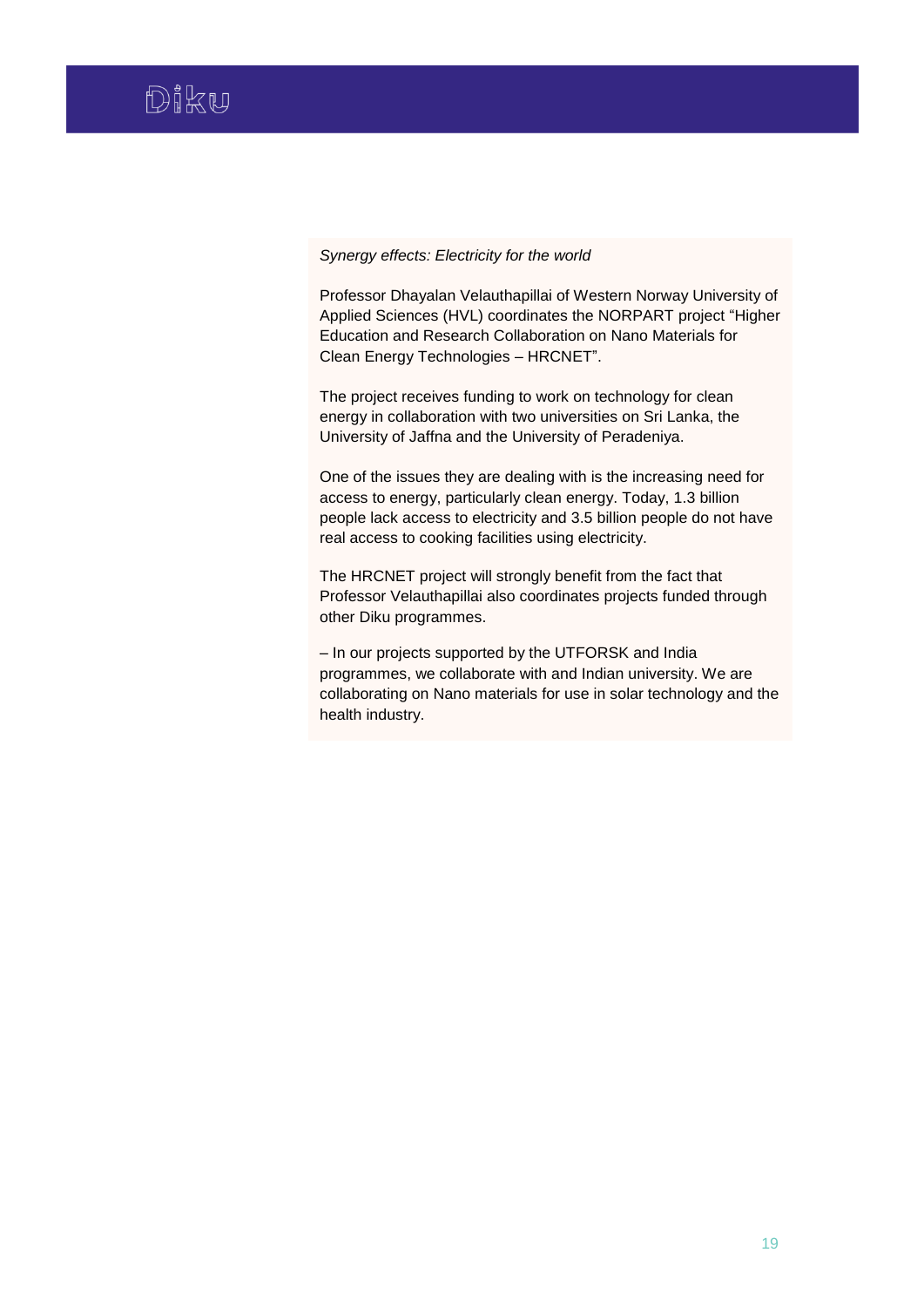# <span id="page-20-0"></span>**4 Activities at programme level**

NORPART is administered by Diku (the Norwegian Agency for International Cooperation and Quality Enhancement in Higher Education). Besides the development and issuing of calls for applications to NORPART, Diku plays a role in following up on ongoing projects in terms of reporting but also monitoring and counselling. Diku organises annual seminars for the projects, with several purposes in mind. One is to acquaint the projects with Diku's expectations and requirements in terms of reporting and financial responsibility. Another is to make the projects aware of one another, in order for them to share experiences, ideas, and project results. Diku plans to run several such seminars to follow up on the projects during their lifetime.

When the partnerships organise joint events – such as workshops, summer schools, guest lecturing, or project meetings – either in Norway or in the partner country, Diku may decide to pay a visit in order to monitor project activities as they take place. In 2017, Diku undertook project visits in Ethiopia, Norway, and Guatemala, meeting six different projects and six project partners in partner countries.

NORPART's Programme Board meets annually. It consists of academic staff from higher education institutions in Norway and abroad, as well as a student representative, and is formally appointed by Diku's Board. The Programme Board is authorised to make the final administrative decisions regarding grant allocation in NORPART. The Board also meets to discuss programme development as well as policy and administrative issues related to **NORPART** 

# <span id="page-20-1"></span>**4.1 Members of the NORPART Programme Board**

**Lise Øvreås** (Chair) Professor, University of Bergen

**Halla-Bjørk Holmarsdottir** (Deputy chair) Professor, Oslo Metropolitan University

### **Tore Jarl Gutteberg**

Chief Physician and Professor, University Hospital North Norway and UiT – The Arctic University of Norway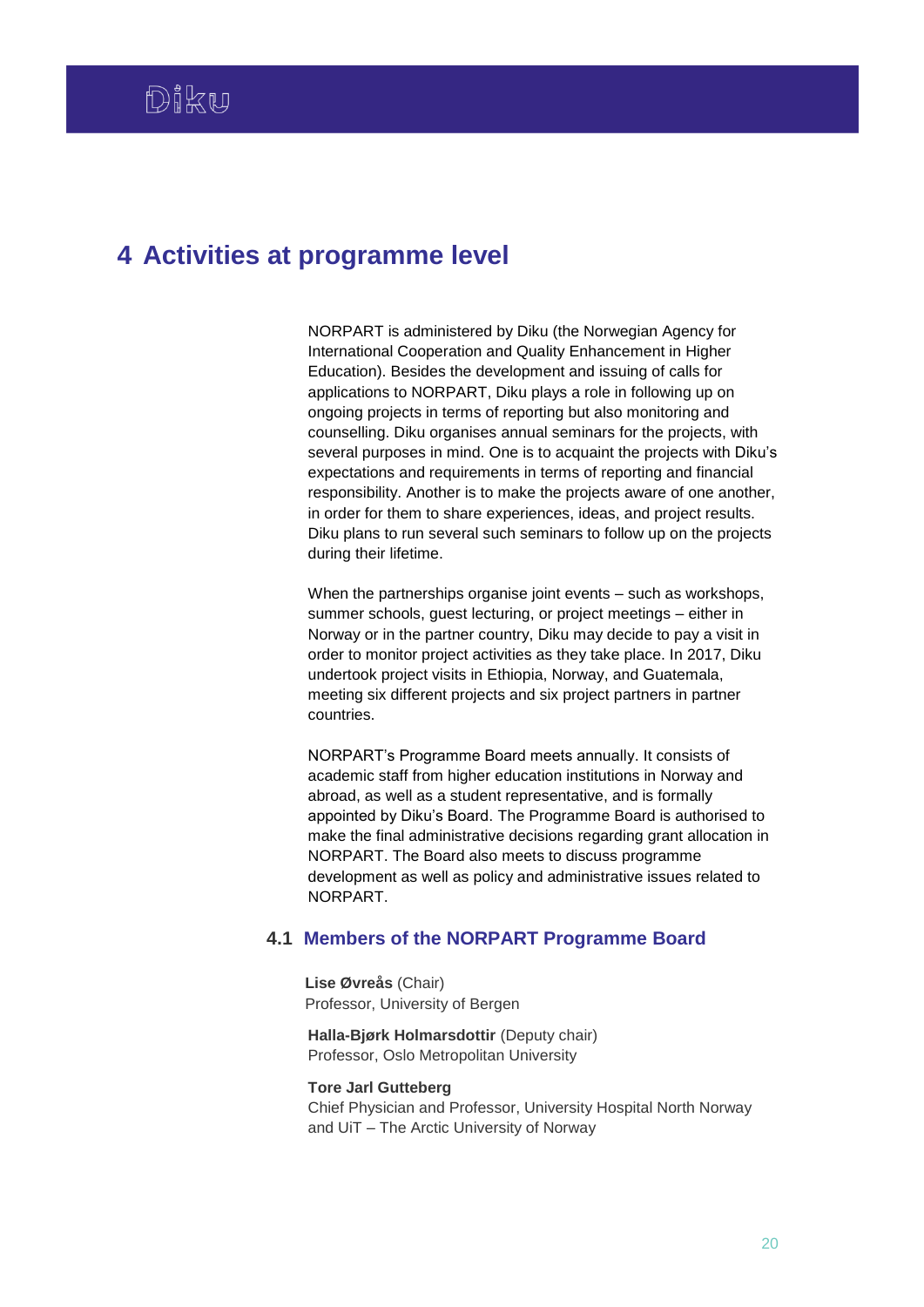

# **John Arild Andersen** Former Director of International Affairs, NHH – The Norwegian School of Economics

**James Otieno Jowi** Executive Director, African Network for Internationalization of Education (ANIE)

**Mirela Cacan** National Union of Students in Norway

## Deputy members:

**Anne Ryen** Professor, University of Agder

**Bernd Etzelmüller** Professor, University of Oslo

**Hilkka Ndjaula** Deputy Director, University of Namibia

**Pål Ryen** National Union of Students in Norway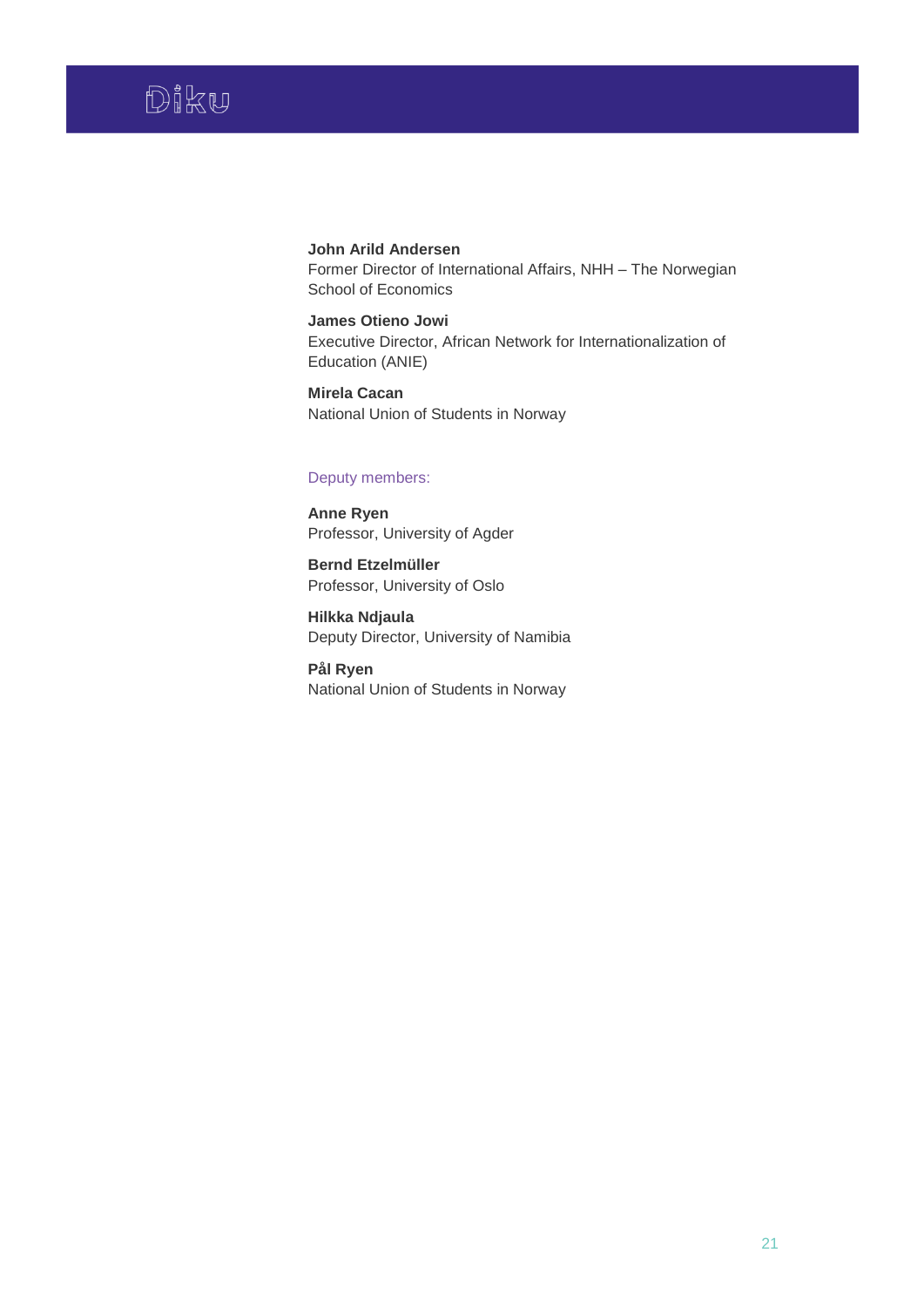# **Appendix**

# **Appendix 1: List of eligible partner countries in Norpart.**

| Afghanistan                | Angola            |
|----------------------------|-------------------|
| Bangladesh                 | Bolivia           |
| <b>Burkina Faso</b>        | Cameroon          |
| Colombia                   | Cuba              |
| Dem. Republic of the Congo | <b>East Timor</b> |
| Egypt                      | Ethiopia          |
| Ghana                      | Guatemala         |
| Haiti                      | Indonesia         |
| Kenya                      | Liberia           |
| Madagascar                 | Malawi            |
| Mali                       | Mozambique        |
| Myanmar                    | Nepal             |
| Nicaragua                  | Niger             |
| Pakistan                   | Palestine         |
| Peru                       | Rwanda            |
| Somalia                    | South Sudan       |
| Sri Lanka                  | Sudan             |
| Tanzania                   | Uganda            |
| Vietnam                    | Zambia            |
| Zimbabwe                   |                   |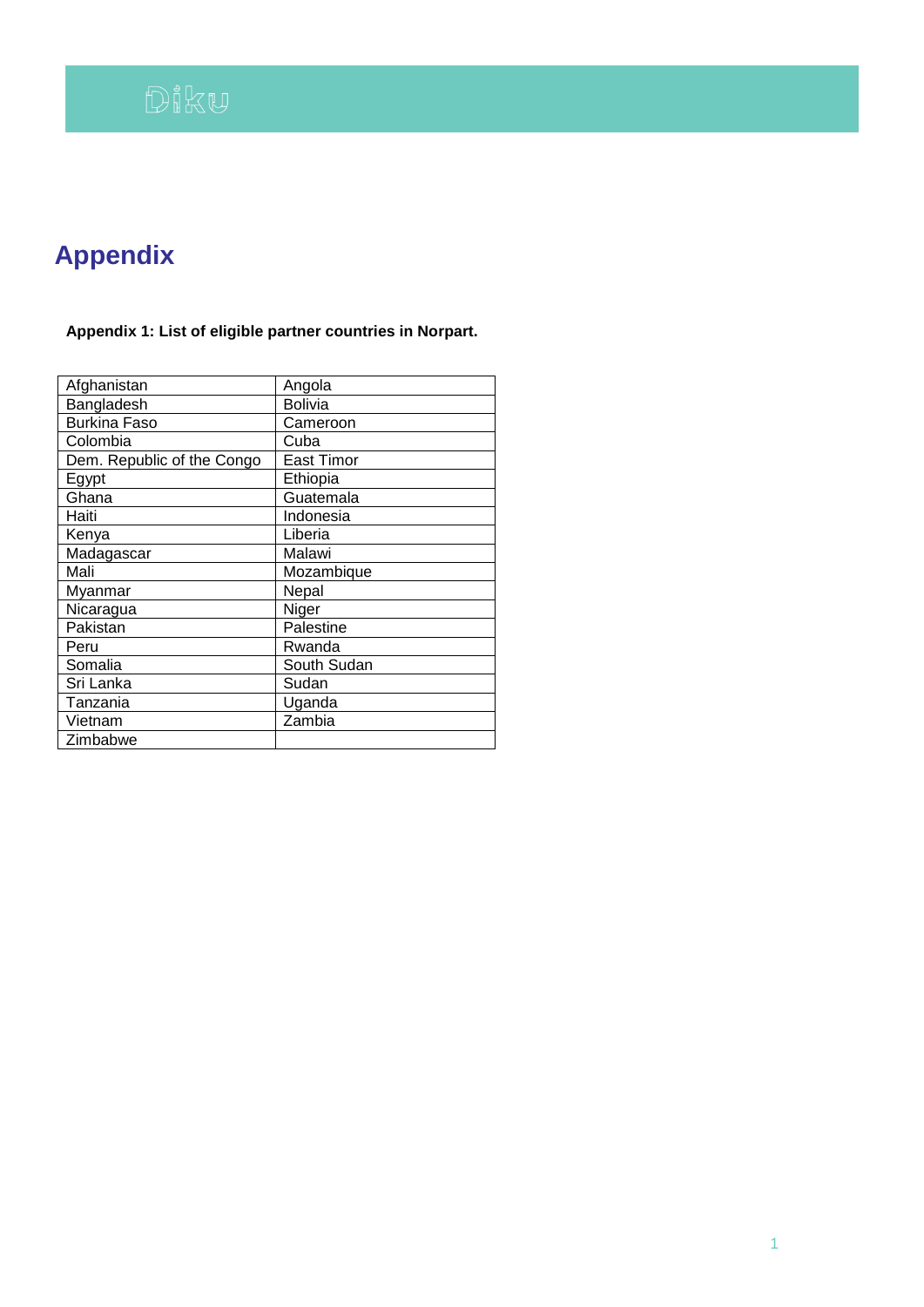# **Appendix 2: Project portfolio**

# **Latin America**

NORPART-2016/10003: Master in English Education

| Partner country:                 | Nicaragua                                     |
|----------------------------------|-----------------------------------------------|
| Main Institution in Norway:      | University College of Southeast Norway        |
| Main Institution outside Norway: | Universidad Nacional Autonoma de Nicaragua    |
| Project coordinator (IiN):       | Ragnhild Elisabeth Lund, ragnhild.lund@usn.no |
| Project coordinator (IoN):       | Israel Ramon Zelaya, zelaya.israel@gmail.com  |

*Project summary:* The development of the English Didactics programme is a cooperation between UNAN – Managua and USN. The two institutions have cooperated for 12 years, mainly within an educational context. The main goals of the project are to develop sustainable education in English didactics at MA level at UNAN, and to provide increased internationalisation and research in both institutions. The project is based on exchange of MA and PhD students, curriculum development related to MA in English didactics, annual staff training in didactic issues, and research cooperation relevant for teacher education. Project goals: - To reciprocally offer UNAN and USN students academic courses as part of their MA programs. - To contribute to establishing an MA program in English didactics at UNAN. - To develop competence in English didactics and increase quality in education in both countries. - To increase mobility of students and academic staff between UNAN and USN. - To continue to develop sustainable research collaboration between researchers from UNAN and USN.

# NORPART-2016/10255: Education in the field of sustainable tourism and ecology in Norway and **Guatemala**

| Partner country:<br>Main Institution in Norway:<br>Main Institution outside Norway: | Guatemala<br>University College of Southeast Norway<br>Universidad del Valle de Guatemala                                                                                                                                                                       |
|-------------------------------------------------------------------------------------|-----------------------------------------------------------------------------------------------------------------------------------------------------------------------------------------------------------------------------------------------------------------|
| Network partners:                                                                   | University of Stavanger, UiT The Arctic University of Norway, Asociación de<br>Reservas Naturales Privadas de Guatemala, Fundación Valle de Panchoy,<br>CATIE, CERFOR, Fagforbundet Telemark, Zootropic, Defensores de la<br>Naturaleza, ARCAS, Visit Telemark. |
| Project coordinator (IiN):                                                          | Ingeborg Nordbø, ingeborg.m.nordbo@usn.no                                                                                                                                                                                                                       |
| Project coordinator (IoN):                                                          | Lorena Flores Moscoso, oflores@uvg.edu.gt                                                                                                                                                                                                                       |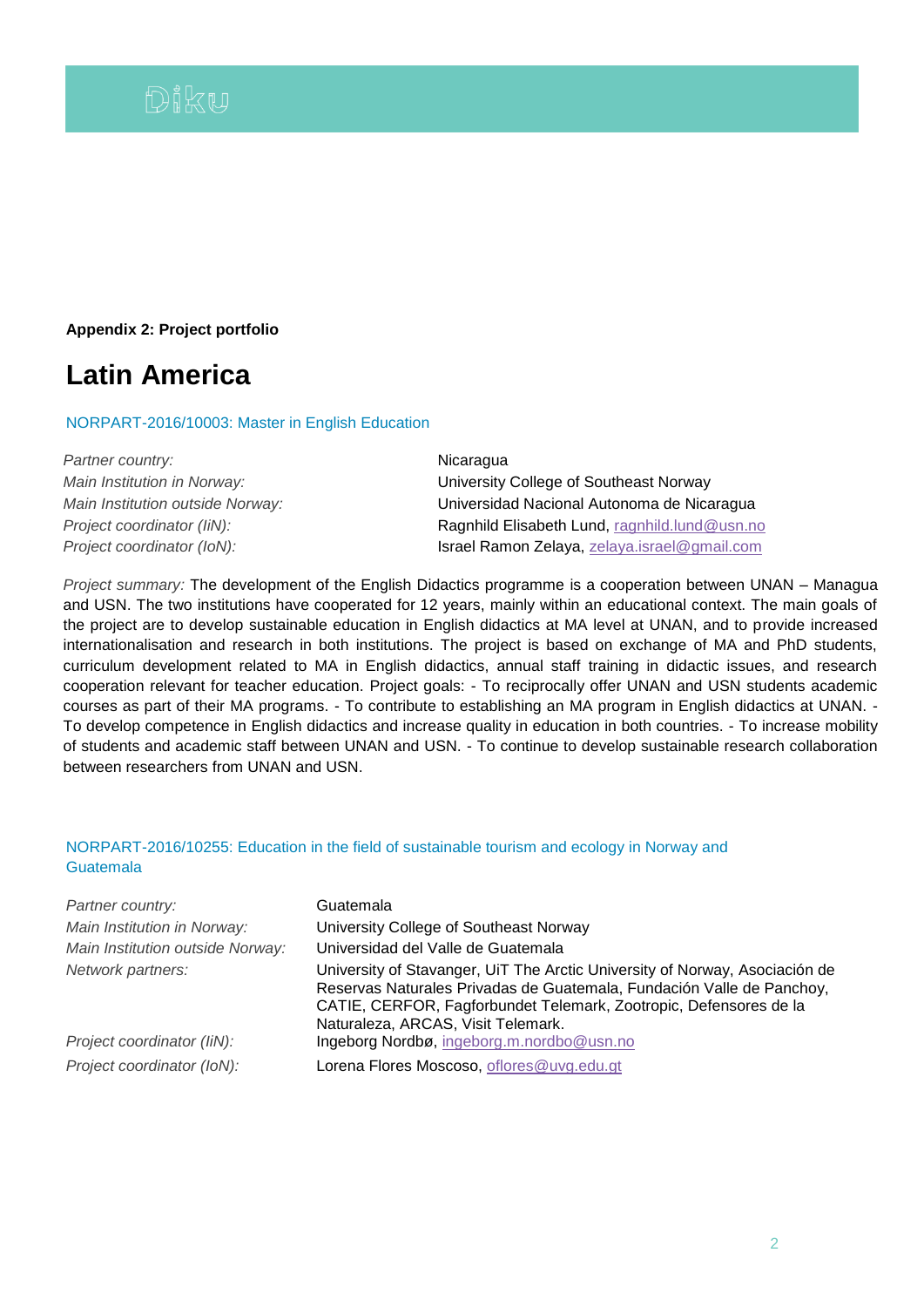*Project summary:* In a general framework of long term cooperation between Norway and Guatemala, two partner universities (University of South East Norway and Universidad del Valle de Guatemala) propose to work together to foster graduate student mobility and academic development in the field of higher education in each country within the field of sustainable tourism, culture and ecology, with funding support through the NORPART programme for 5 years. The project has three goals which are strongly interlinked. The first goal is to enhance student mobility between Guatemala and Norway at Masters and Ph.D. level, and therefore through Ph.D. collaboration, student exchange and study visits, field work, internship or work placement and summer schools between the two institutions. In order to cater for increased student mobility UVG and USN need to work with adjusting and synchronizing their curriculum and enhance academic and internationalization capacity according to international standards. The second and third goals are therefore: to foster academic development at UVG and USN through mobility, curriculum development, and academic capacity building; and to strengthen the internationalization processes at UVG and USN through mobility, training for trainers, and administrative capacity building. The project is based on a long-term institutional and academic cooperation; it is well planned and anchored in strategies and priorities at both institutions, and with a strong management team.

# **Africa**

## NORPART-2016/10009: Intercultural historical studies

| Partner country:                 | Ghana                                                                                                     |
|----------------------------------|-----------------------------------------------------------------------------------------------------------|
| Main Institution in Norway:      | Norwegian University of Science and Technology                                                            |
| Main Institution outside Norway: | University of Cape Coast                                                                                  |
| Network partners:                | University of Ghana, University of Education, Winneba, Department of History,<br>University of Cape Coast |
| Project coordinator (IiN):       | John Kwadwo Osei-Tutu, oskwartus@yahoo.com                                                                |
| Project coordinator (IoN):       | Kwame Kwarteng, oskwartus@yahoo.com                                                                       |

*Project summary:* NORPART-2016/10009 project called "Intercultural historical studies" seeks to use internationalization as a mechanism for improving and enhancing the intercultural understanding of students at the Department of Historical Studies at NTNU and corresponding departments at the University of Ghana (UG), the University of Cape Coast (UCC), and the University of Education in Winneba (UEW). The project will establish sustained student mobility between Ghana and Norway as well as academic and institutional partnerships among the participating institutions. The project implementation plan involves mutual student mobility, mutual staff mobility; joint intensive summer and regular courses in Ghana, work placement and participation in fieldwork, and joint workshops for staff and students from the participating institutions. Staff of participating institutions will depend extensively on digital tools in supervision and teaching. In the long-term, the project seeks to improve the employability of students of historical studies in Norway and Ghana through acquisition of interrelated skills of intercultural and digital competences.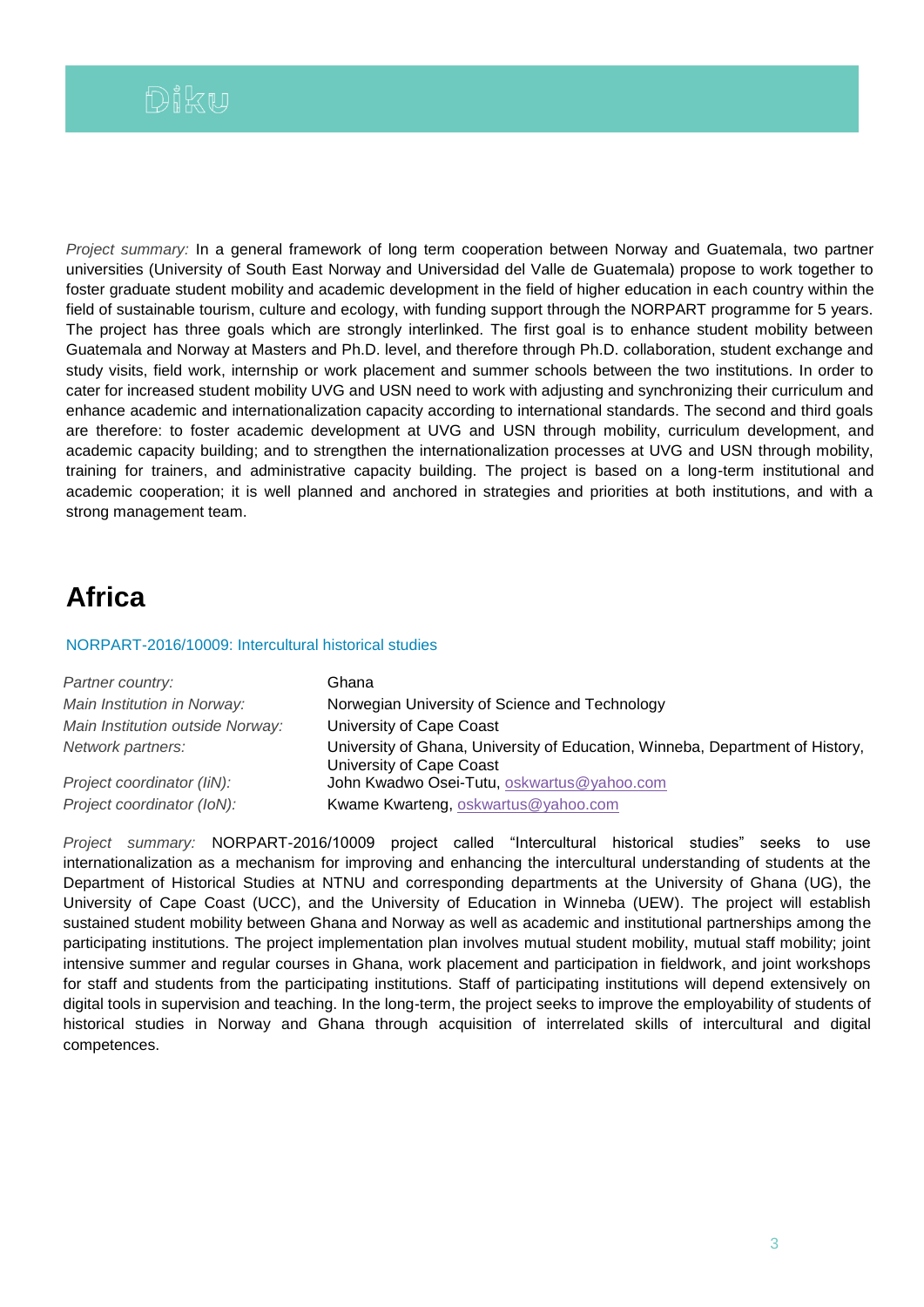# NORPART-2016/10470: Ghana-Norway Collaboration in Medical Physics and Radiography Education

| Partner country:                 | Ghana                                                                                                                                                                                                                                                                                                                                                                                                                                                                                                |
|----------------------------------|------------------------------------------------------------------------------------------------------------------------------------------------------------------------------------------------------------------------------------------------------------------------------------------------------------------------------------------------------------------------------------------------------------------------------------------------------------------------------------------------------|
| Main Institution in Norway:      | Norwegian University of Science and Technology                                                                                                                                                                                                                                                                                                                                                                                                                                                       |
| Main Institution outside Norway: | School of Nuclear and Allied Sciences, University of Ghana                                                                                                                                                                                                                                                                                                                                                                                                                                           |
| Network partners:                | Ghana Atomic Energy Commission, Korle Bu Teaching Hospital, Kwame<br>Nkrumah University of Science and Technology, University of Cape Coast,<br>University for Development Studies, School of Biomedical and Allied Health<br>Sciences, Ghana Society for Medical Physics, Ghana Society of Radiographers,<br>NTNU- Norwegian University of Science and Technology, St.Olavs Hospital HF,<br>Komfo Anokye Teaching Hospital, Norsk Forening for Medisinsk Fysikk, Norsk<br>Radiografforbund, OsloMet |
| Project coordinator (IiN):       | Pål Erik Goa, pal.e.goa@ntnu.no                                                                                                                                                                                                                                                                                                                                                                                                                                                                      |
| Project coordinator (IoN):       | John Justice Fletcher, fletcherijf@yahoo.com                                                                                                                                                                                                                                                                                                                                                                                                                                                         |

Project summary: The main goal of this project is to establish a partnership for education and research between institutions in Ghana and Norway within the fields of Medical Physics, Radiation Protection and Radiography. The project will result in student mobility both ways on master and PhD level, as well as mobility of staff. The project consists of two main activities: 1. Annual Summer School in Ghana. 2. A student exchange program. The Ghana-Norway Summer School in Diagnostic Imaging and Radiotherapy will be held at different locations in Ghana for students and practitioners of Medical Physics or Radiography. The topics covered will vary from year to year. The lecturers will be both academic and clinical staff recruited from partner institutions in both countries. The students will come from different regions of Ghana, other African countries and Norway. The Summer School will be a meeting place for both students and staff, and we plan to include scientific presentations as an increasingly important part of the school. In this way it will evolve into a scientific workshop, which can be sustained after the end of the project period. The Student Exchange Program is focused on students in Medical Physics or Radiography from Ghana spending 1-2 terms at NTNU as part of their master's degree. The exchange stay may involve taking regular courses or working on the master thesis. Exchange stays for PhD-students is also included, both ways.

# NORPART-2016/10013: Collaborative learning in biodiversity, excellence in education through two-way North-South mobility

| Partner country:                 | Ethiopia                                                                                                                                              |
|----------------------------------|-------------------------------------------------------------------------------------------------------------------------------------------------------|
| Main Institution in Norway:      | University of Oslo                                                                                                                                    |
| Main Institution outside Norway: | <b>Addis Ababa University</b>                                                                                                                         |
| Project coordinator (IiN):       | Brita Stedje, brita.stedje@nhm.uio.no                                                                                                                 |
| Project coordinator (IoN):       | Sebsebe Demissew, sebseb.demissew@gmail.com                                                                                                           |
| Network partner:                 | Makerere University, University of Zimbabwe, Ethiopian Biodiversity Institute,<br>Addis Ababa University, Kenyatta University, Addis Ababa University |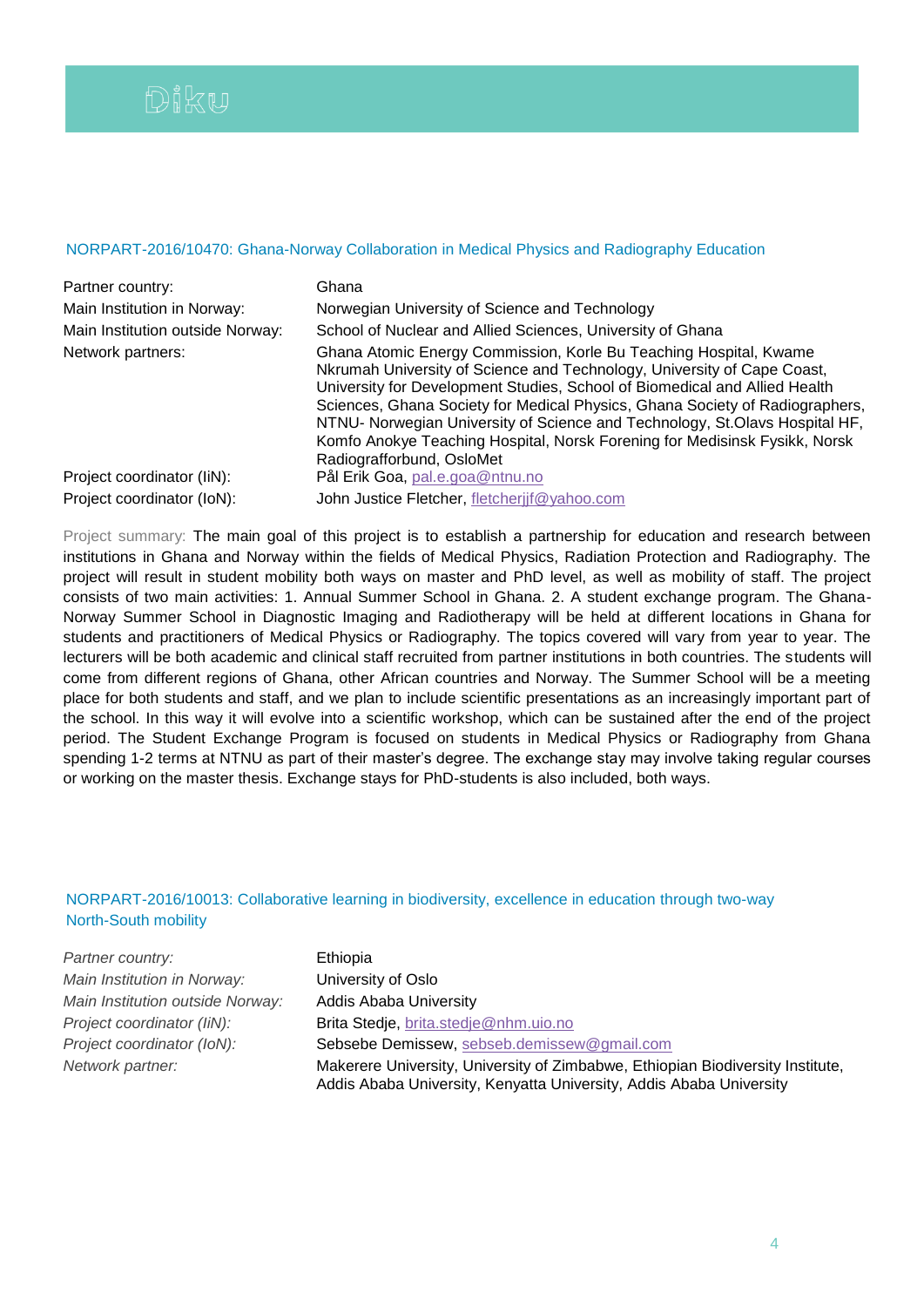*Project summary:* This project aims to significantly improve the quality of plant biodiversity education at University of Oslo (UiO) and partner institutions outside Norway. Through two-way student and staff mobility we will be able to benefit from each other's strengths and make lasting improvements to all partners existing curricula in plant biodiversity, and specifically by: 1) Two way mobility of students between partner institutions outside Norway and UiO, to take courses not given at home institutions and to do fieldwork for their MSc and PhD projects; 2) developing a new common course in plant conservation that will be taught at all partner institutions also after the project period; 3) improve the quality of existing courses at partner institutions by knowledge sharing and preparing new (online) learning resources; 4) two-way mobility of researchers for capacity building and guest lecturing. Participation of relevant groups outside the university will be encouraged in some of the courses, also to provide more hands-on experience for regular students. Through this approach, students participating in project courses and activities will be prepared for competitive careers in academia, as well as other governmental and non-governmental organizations working with management and conservation of biodiversity.

## NORPART-2016/10213: EXCEL SMART-Exceeding Learning through Strategic Mobility and Academic Partnership -JUiO-Jimma University, Ethiopia and University of Oslo, Norway - NORPART Project

| Partner country:                 | Ethiopia                                   |
|----------------------------------|--------------------------------------------|
| Main Institution in Norway:      | University of Oslo                         |
| Main Institution outside Norway: | Jimma University                           |
| Project coordinator (IiN):       | Jeanette Magnus, j.h.magnus@medisin.uio.no |
| Project coordinator (IoN):       | Abraham Haileamlak, asratab@yahoo.com      |

*Project summary:* The overall aim of the EXCEL SMART JUiO NORPART Project is to enhance the quality of higher education in Ethiopia and expand and strengthen the academic cooperation between Jimma University (JU) and the University of Oslo (UiO). The project is based on a comprehensive Needs Assessment and current NORHED program. Mobility is bidirectional and strategically driven by each institutions research and education development agenda. Through strategic mobility and mentoring we will ensure increase quality and internationalisation of the new JU PhD in Health Sciences. As most of the JU PhD students are JU staff, the mobility is regarded as human resource training. A special emphasis is on increasing capacity in Health Economic Evaluation, Health Professionals Education and Biostatistics. The UiO students going to JU will take advantage of the unique Community Based Education, two methods courses with approved credit transfer to UiO, unique research collaborations, or work placement. Quality and content assessment of existing and new courses will increase the educational collaboration and offer additional credit transfer opportunities. This will pave the way for the proposed joint degree and course collaborations. A new MOOC in Scientific Writing in Health Sciences will increase the academic and research success of students and junior staff at both institutions. We will mirror our success in the NORHED securing 50% female mobility. The mobility of 40 students and 13 staff members will ensure increase learning, knowledge sharing, network building, and global knowledge production at both institutions enabling us to effectively address local and global challenges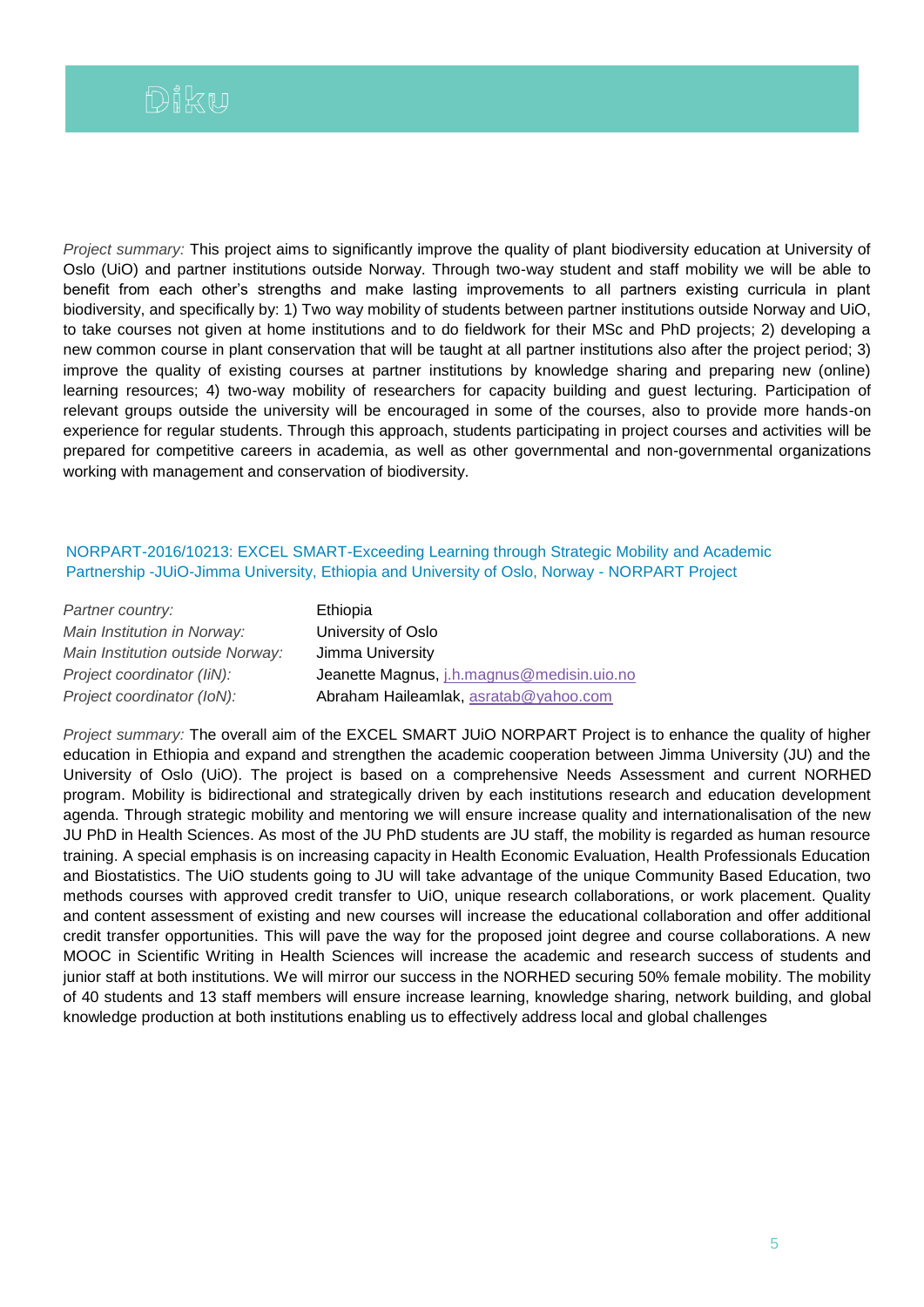# NORPART-2016/10471: Enhancing Norway–Ethiopia relations in Journalism and Communication education and research

| Partner country:                 | Ethiopia                              |
|----------------------------------|---------------------------------------|
| Main Institution in Norway:      | <b>NLA University College</b>         |
| Main Institution outside Norway: | <b>Addis Ababa University</b>         |
| Network partner:                 | <b>Bahir Dar University</b>           |
| Project coordinator (IiN):       | Terje Skjerdal, terje.skjerdal@nla.no |
| Project coordinator (IoN):       | Getachew Dinku, getdinku958@gmail.com |

*Project summary:* The project is a collaboration between two Ethiopian institutions – Addis Ababa University (AAU) and Bahir Dar University (BDU) – and one Norwegian institution – NLA University College (NLA) – in enhancing education and research in Journalism and Communication. The project aims, firstly, to increase the flow of MA and PhD students between the two countries by offering Ethiopian MA students the opportunity to do parts of their degree at NLA's Global Journalism programme; offering Ethiopian PhD students to make use of research facilities and assistance at NLA while on short-term research visits in Norway; and offering Norwegian MA students to do courses and fieldwork in Ethiopia. Secondly, the project aims to increase the flow of faculty between the two countries by joint guest lecturing at the three institutions on MA and PhD level. Each university will provide local support when students are on fieldwork and research visits. Thirdly, the project aims to enhance the Journalism and Communication curricula of the three institutions by preparing a joint course in Media and Conflict. Fourthly, the project aims to engage faculty and PhD students from the three institutions in joint research on development journalism in Ethiopia, with specific focus on the representation of women, ethnicity and minorities in the media. Expected results: • 20 Ethiopian MAs and 8 PhDs on exchange in Norway. • 8 Norwegian MAs on exchange in Ethiopia. • 20 weeks guest lecturing at AAU/BDU; 4 weeks guest lecturing at NLA. • A new course unit in Media and Conflict. • One research publication (anthology).

## NORPART-2016/10026: LEMS - Literacy Education in Multilingual Settings

| Partner country:                 | Zambia                                            |
|----------------------------------|---------------------------------------------------|
| Main Institution in Norway:      | Inland Norway University of Applied Sciences      |
| Main Institution outside Norway: | University of Zambia                              |
| Project coordinator (IiN):       | Anne Marit Vesteraas Danbolt, anne danbolt@inn.no |
| Project coordinator (IoN):       | Dennis Branda, dennisnk@hotmail.com               |

*Project summary:* Literacy Education in Multilingual Settings (LEMS) is a collaborative project between the University of Zambia (UNZA) and Inland Norway University of Applied Sciences (INN). The main goal for the collaboration is enhanced quality of education on Master and PhD level at UNZA and INN through internationalisation and academic cooperation in the field of literacy education in multilingual settings. Our objectives are: - An increased number of international exchange students at the Master and PhD level at UNZA and INN - Establishment of practicum placement for Norwegian student teachers in Zambian schools - Increased academic collaboration within the field of literacy education in multilingual settings and more international publications - Improved systems for credit transfer and administrative cooperation as regards student exchange - Strengthened institutional capacity at Master and PhD level at both universities The main activities will be annual student exchanges on Master and PhD level. Annual workshops will support the student exchange activities through coteaching, guest lecturing, mentoring and research. In this way, we will build capacity among academic and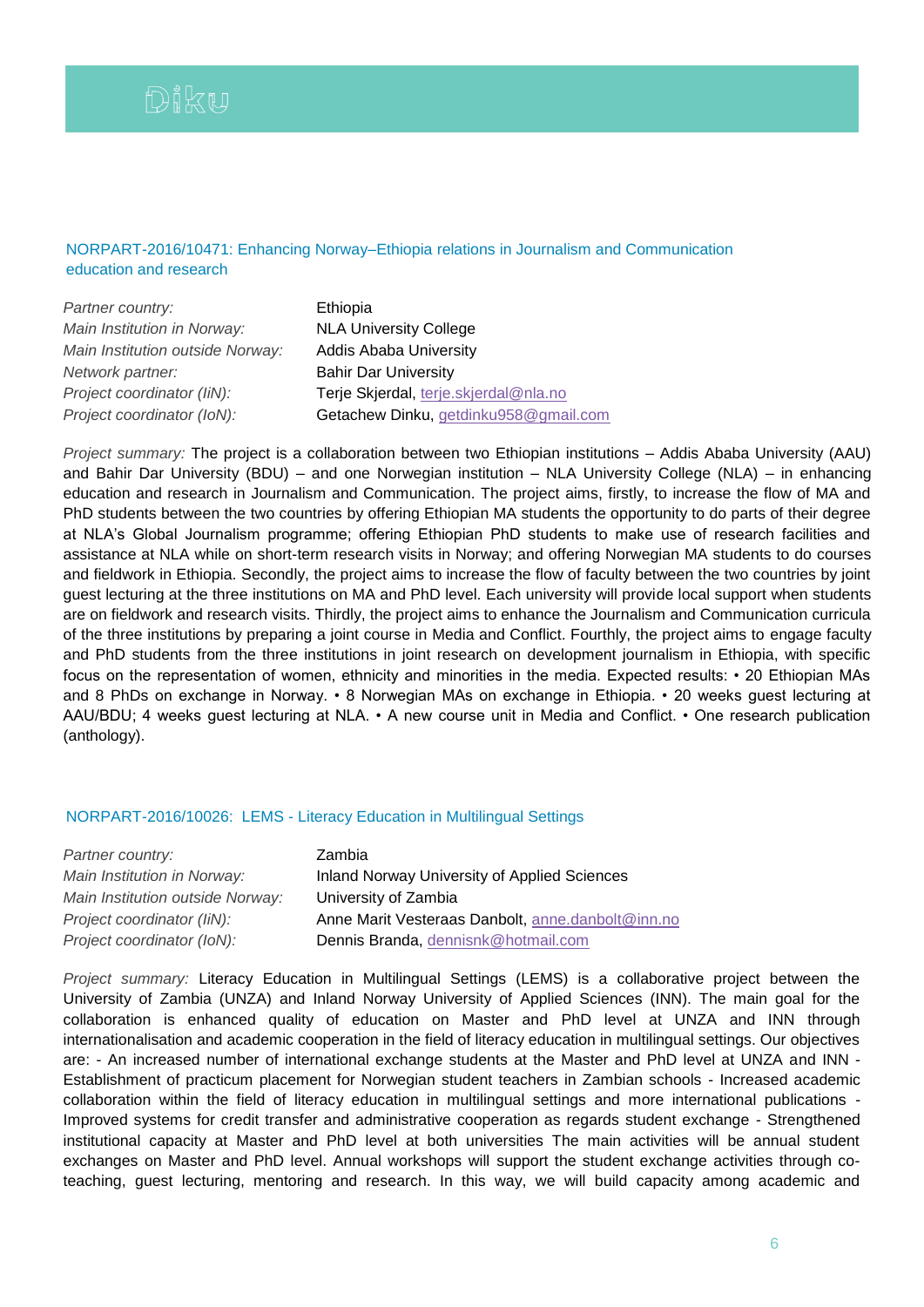administrative staff, and provide mutual research opportunities involving Master and PhD students. The expected results are thirty Master students and eight PhD students on exchanges during the years 2017 – 2021; eight student teachers for work placement in Zambian schools; dissemination of results through two conferences, and peerreviewed publications resulting from academic collaboration between students and staff at the two partner universities.

NORPART-2016/10380: Strengthening Health systems and health care Implementation through Network based graduate training and research Education in Zambia (BERGUNZA-SHINE)

| Partner country:                 | Zambia                                         |
|----------------------------------|------------------------------------------------|
| Main Institution in Norway:      | University of Bergen                           |
| Main Institution outside Norway: | University of Zambia                           |
| Project coordinator (IiN):       | Ingvild Fossgard Sandøy, ingvild.sandoy@uib.no |
| Project coordinator (IoN):       | Charles Michelo, ccmichelo@yahoo.com           |

*Project summary:* Health systems are crucial in attaining Sustainable Development Goals. Unfortunately, the health workforce crisis in Sub-Saharan Africa represents a major obstacle in optimizing system potentials, and increasing capacities, quality and leadership through higher education and research are set as an urgent priority. This is a 5-year collaborative programme between the new School of Public Health (SPH), University of Zambia and the Centre for International Health, University of Bergen. We have a history of partnership for 15 years with great academic achievements. The overall objective is to strengthen the quality of higher education and research in the partner institutions through mutual collaboration and student mobility in pedagogical development and research. Main specific objectives include to 1) enhance pedagogical and institutional capacity for better quality at Master and PhD levels through exchange of students/staff; 2) Increase the research capacity in epidemiology, implementation science and health service delivery; 3) Set up transfer system of innovative mobility based knowledge sharing to create a sustainable platform for knowledge creation through partnership. Research will have a particular focus on equity and quality of reproductive health care delivery of young women and community-oriented approaches in prevention and care. Core educational activities will relate to the 2-year Master in Epidemiology (developed through the NOMA programme) as well as to start a joint three year PhD programme in Public Health with focus on Implementation Science and closely linked to the Centre for Excellence at the CIH (Centre for Implementation Science in Maternal and Child Health).

# NORPART-2016/10498: Academic cooperation on sustainable, climate-smart agriculture between Zambia and Norway

Partner country: Zambia Main Institution in Norway: Norwegian University of Life Sciences Main Institution outside Norway: The University of Zambia Network partners: Conservation farming Unit, Norwegian Geotechnical Institute Project coordinator (IiN): Jan Mulder, [jan.mulder@nmbu.no](mailto:jan.mulder@nmbu.no) Project coordinator (IoN): Victor Shitumbanuma, [vshitumbanuma@hotmail.com](mailto:vshitumbanuma@hotmail.com)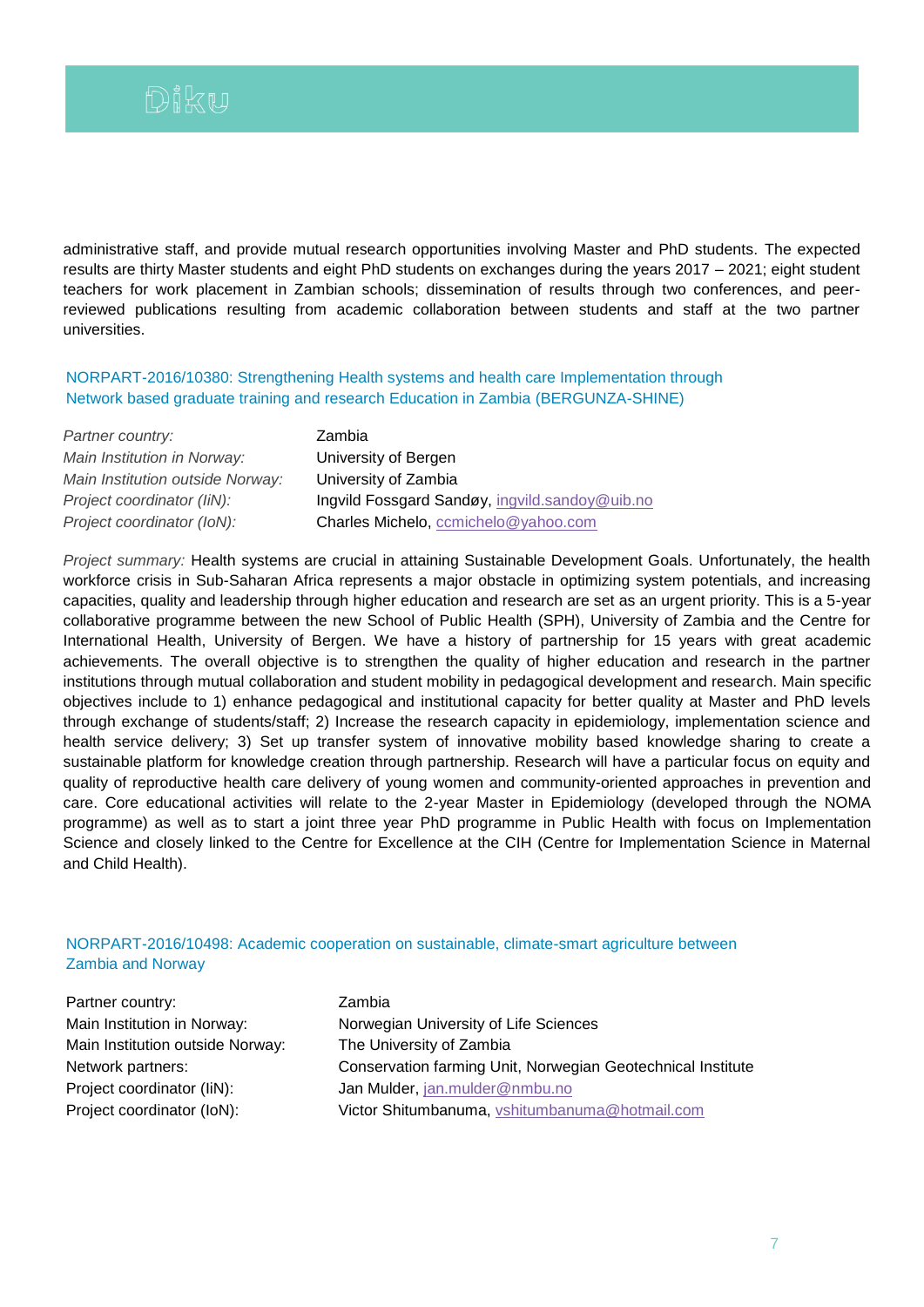Project summary: Climate change and large-scale soil degradation are among the major problems limiting food production in Sub-Saharan Africa. In the last decade, research has made important contributions to the development of more sustainable production methods and climate-smart innovations. However, novel methods and innovations may have limitations and are often associated with uncertainties, and prudent strategies are required to address them. It is important that new insights are integrated in the curricula and that critical senses are sharpened at institutions of higher education, where the agricultural experts of tomorrow are being trained. In the proposed project, coordinated by the Norwegian University of Life Sciences (NMBU) and the University of Zambia (UNZA), we strengthen our long-term partnership in research by including important educational aspects. Novel elements of sustainable and climate-smart agriculture will be incorporated in the curricula of existing graduate programs at both universities. In addition, a summer school will be developed, with assistance and guest lectures of our network partners (CFU and NGI). Mobility of students (MSc and PhD) and staff, in both directions, is a major element of the proposed project, improving the quality of the programs and contributing to their international character. The practical dimension of the project is strengthened through student placements in Zambia (at CFU) and in Norway (at NGI). Ongoing research activities, involving all four network partners, are an asset for the development of MSc and PhD projects. During the program two summer schools will be organized at UNZA, with international participation (2018 and 2020).

# NORPART-2016/10480: Project to Strengthen Health Economics Capacity at Bergen and Muhimbili Universities (SHEC)

| Partner country:                 | Tanzania                                                                                       |
|----------------------------------|------------------------------------------------------------------------------------------------|
| Main Institution in Norway:      | University of Bergen                                                                           |
| Main Institution outside Norway: | Muhimbili University of Health and Allied Sciences                                             |
| Network partners:                | University of Oslo, Ministry of Health, Community Development, Gender, Elderly<br>and Children |
| Project coordinator (liN):       | Prof. Bjarne Robberstad, Bjarne. Robberstad@uib.no                                             |
| Project coordinator (IoN):       | Dr. Mughwira Mwangu, mmwangu@muhas.ac.tz                                                       |

*Project summary:* This is a project collaboration between the Department of Development Studies at Muhimbili University of Health and Allied Sciences (MUHAS), Tanzania and the Centre for International Health (CIH) at the University of Bergen (UiB), Norway. There are also 2 network partner institutions, namely the Ministry of Health, Community Development, Gender, Elderly and Children in Tanzania and the University of Oslo in Norway. Project goals: i) To review the existing Master of Arts in Health Policy and Management (MA-HPM) programme at MUHAS in order to harmonize its components with M.Phil Global Health at CIH and to introduce a track in Health Economics; ii) to strengthen the health economics capacity at the main partner institutions; iii) to develop an international course in Health Economics, Economic Evaluation and Equity Impact Analysis; iv) to enhance staff and student mobility between the partner institutions. Main activities: review and harmonization of the curricula for MA-HPM and M.Phil Global Health; development of a Health Economics track of the MA-HPM; development of joint short courses; joint teaching and supervision of students, including guest lecturing. Expected results are: reviewed and harmonized curricula for MA-HPM and M.Phil Global Health, the first East African MSc programme majoring in Health economics established, a short course in Health economics, Economic Evaluation and Equity Impact Analysis developed and delivered, 30 mobile students between Norway and Tanzania, 2 academic staff at MUHAS enrolled at UiB for PhD training, 10 jointly supervised master students, at least 6 joint papers published in international peer-reviewed journals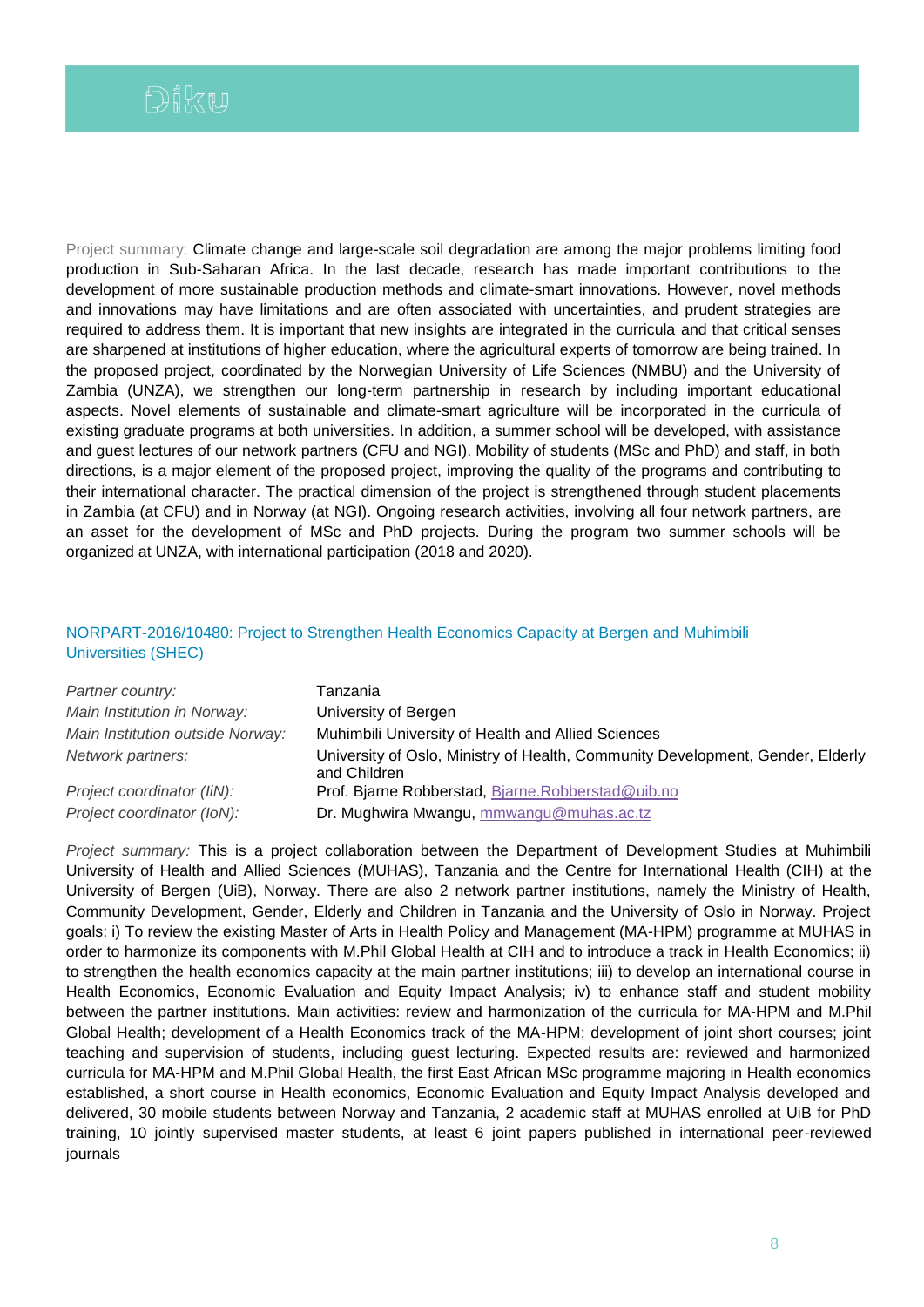### NORPART-2016/10134: ExTending Health Informatics Capacity (ETHIC)

*Partner country:* Tanzania *Main Institution in Norway:* University of Oslo *Main Institution outside Norway:* Eduardo Mondlane University *Network partner:* University of Malawi *Project coordinator (IiN):* Petter Nielsen, [pnielsen@ifi.uio.no](mailto:pnielsen@ifi.uio.no) *Project coordinator (IoN):* Mosse, Emílio, [emiliomosse@yahoo.com](mailto:emiliomosse@yahoo.com)

*Project summary:* ExTending Health Informatics Capacity (ETHIC) is a student mobility project aiming to: support international student mobility between the partner institutions; improve health informatics curriculums at the partner institutions; and bring the long term collaboration between the three partners to the next level - from the University of Oslo initiating and building sustainable health informatics teaching capacity and programmes at the institutions in the South, to student mobility, internships at joint partners, joint curriculum development, joint student supervision and joint high quality academic research. The project will result in coordinated health informatics curriculums; 44 Master and 40 PhD student exchanges (involving coursework, supervision and internships); 6 master thesis workshops in the South; and 25 jointly written scientific papers. The main partner in Norway, the Information Systems group at UiO, is uniquely positioned to build a sustainable student exchange programme. UiO has over the last 20 years graduated more than 40 PhD students in health informatics; established 9 sustainable Master programmes in health informatics in Ethiopia, Malawi, Mozambique, Sri-Lanka and Tanzania, which have graduated more than 500 Master students; had 50 Norwegian master students on fieldwork in developing countries (currently 6 in Tanzania and Malawi); established itself as a globally relevant and WHO endorsed centre for education, research and innovation on health information systems in developing countries; and based on action research and a global network of partners developed and implemented the DHIS2 health information platform in more than 100 developing countries.

### NORPART-2016/10387: Mozambique/Norway Accessibility Partnership (MAP)

| Partner country:                 | Mozambique                                                                                                                                                                                                  |
|----------------------------------|-------------------------------------------------------------------------------------------------------------------------------------------------------------------------------------------------------------|
| Main Institution in Norway:      | Oslo Metropolitan University                                                                                                                                                                                |
| Main Institution outside Norway: | <b>Eduardo Mondlane University</b>                                                                                                                                                                          |
| Network partners:                | Forum das Associações dos deficientes de Moçambique, Funksjonhemmedes<br>Fellesorganisasjon, Universal Design Nordic, Atlas Alliance, Mozambican<br>National Association of the Blind, Norges Blindeforbund |
| Project coordinator (IiN):       | G. Anthony Giannoumis, gagian@hioa.no                                                                                                                                                                       |
| Project coordinator (IoN):       | Emílio Mosse, emilio.mosse@uem.mz                                                                                                                                                                           |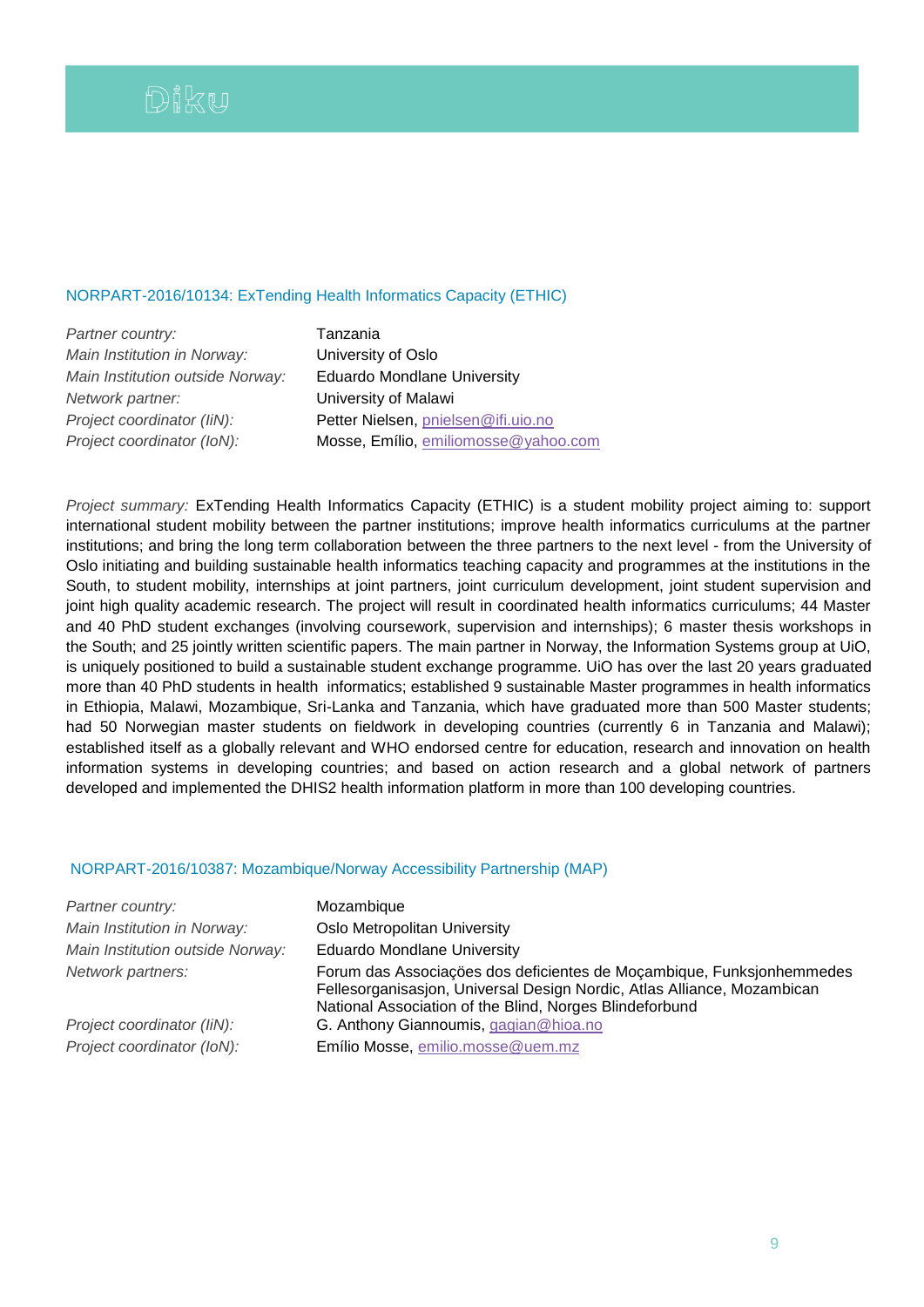*Project summary:* The Mozambique/Norway Accessibility Partnership (MAP), which includes Oslo and Akershus University College of Applied Sciences (HiOA), Eduardo Mondlane University (UEM) and a network of public, private and civil society organizations, aims to enhance academic cooperation and student mobility in universal design and ICT accessibility. Universal design is the design of ICT for use by everyone and provides a useful basis for ensuring ICT accessibility, which includes the design of ICT products and services for use by persons with disabilities. MAP aims to strengthen the partnership between HiOA and UEM through three long-term strategic objectives. First, MAP will promote educational cooperation by advancing student exchange and ensuring the academic and professional development of students through targeted high-quality internationalization academic and work placement programs. Second, MAP will promote research collaboration by conducting an annual seminar in universal design and ICT accessibility and producing joint academic publications. Third, MAP will promote innovation and entrepreneurship by supporting technology transfer and developing new business initiatives and startup companies.

# NORPART-2016/10063: KeNoMo - Kenya-Norway Mobility Programme for Computer Science **Education**

| Partner country:                 | Kenya                                                 |
|----------------------------------|-------------------------------------------------------|
| Main Institution in Norway:      | University of Stavanger                               |
| Main Institution outside Norway: | <b>KCA University</b>                                 |
| Network partners:                | University of Nairobi, Linking Industry with Academia |
| Project coordinator (IiN):       | Chunming Rong, chunming.rong@uis.no                   |
| Project coordinator (IoN):       | Mwendia, Simon Nyaga, smwendia@kca.ac.ke              |
|                                  |                                                       |

*Project summary:* The aim of this project is to improve the quality and internationalization of computer science education at the partner institutions, through mutual student and staff mobility between Norway and Kenya in both directions. The collaboration will centre on internationalisation of shared subjects within computer science, of interest to all three institutions in terms of both education and research: Data science and cybersecurity. In addition, UiS will add value through cloud computing infrastructure hosted by its state-of-the-art data centre, and KCAU together with UoN will contribute relevant knowledge in the field of systems science. The project's main activities will focus on student mobility from KCAU and UoN to UiS. Project activies will include support for internationalization at the home institutions through joint PhD supervision, summer schools, and guest lectures. The project provides 35 students with mobility stays, of which 34 from KCAU and UoN to UiS. 25 of the students on mobility stay from KCAU and UoN to UiS will be MSc students. Supporting MSc education at KCAU and UoN will provide UiS with additional talented PhD students in the future. It is expected that this collaboration on student mobility will strengthen the partnership between the institutions, and lay the foundation for future interactions in computing education and research. The project will also position KCAU and UoN in their emerging role as local leaders of computer science research and education in Kenya and the surrounding region.

# NORPART-2016/10074: The VISCAM project - Visual Anthropology at the universities of Maroua, Ngaoundere and Tromsø

**Partner country:** Cameroon *Main Institution outside Norway:* University of Maroua

*Main Institution in Norway:* UiT The Arctic University of Norway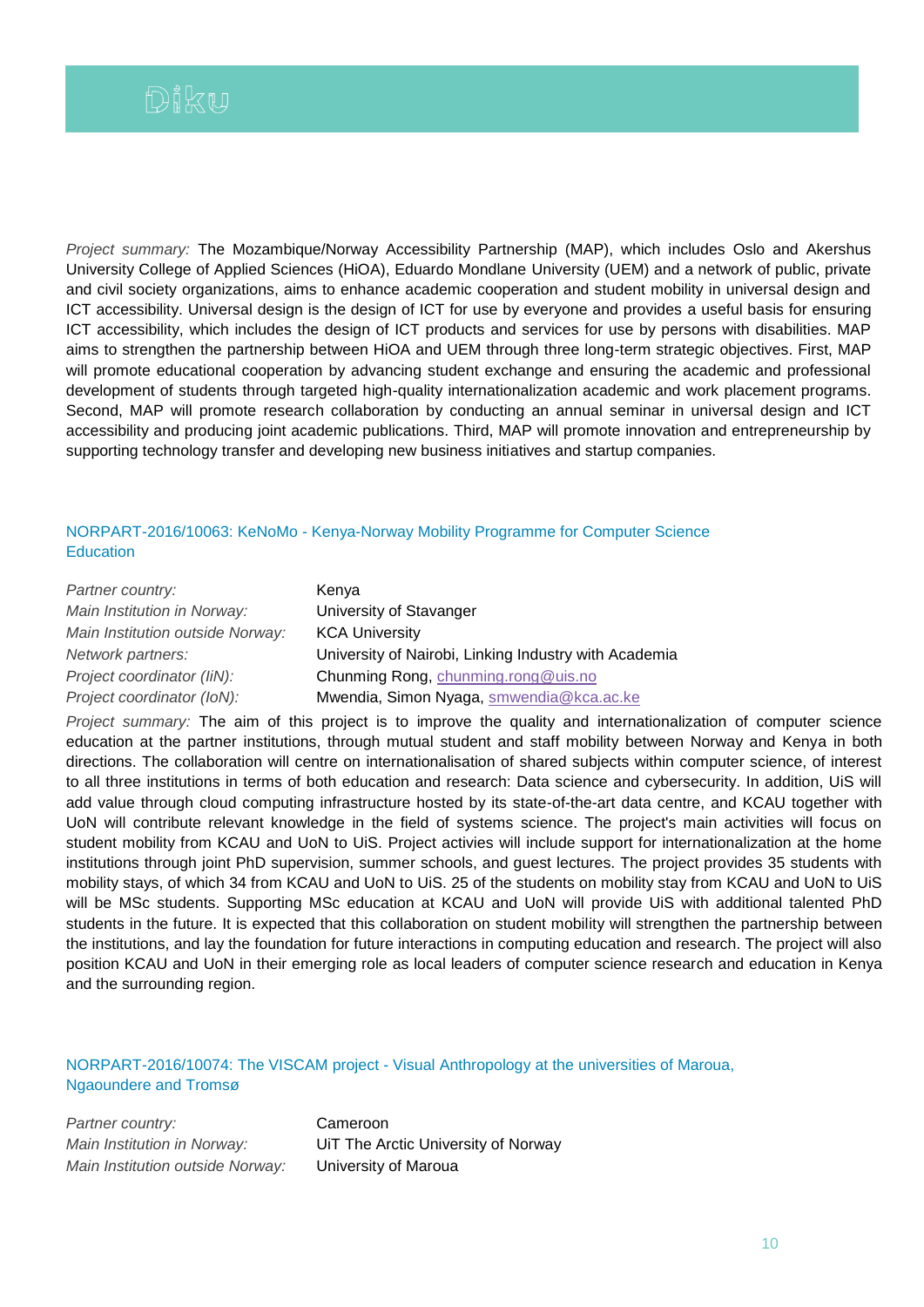

*Network partners:* University of Ngaoundere, North Norwegian Film Center , Universite de Bamako, LASDEL, Action Directe, Tromsø International Filmfestival, Modibbo Adama University of Technology, Yola *Project coordinator (IiN):* Bjorn Arntsen, [bjorn.arntsen@uit.no](mailto:bjorn.arntsen@uit.no) *Project coordinator (IoN):* Mouadjamou Ahmadou, [mouazamou@hotmail.com](mailto:mouazamou@hotmail.com)

*Project summary:* Main goal: The project will develop sustainable education programs in Visual Anthropology at the Universities of Maroua, Ngaoundéré, and Tromsø through rotation and sharing of students and staff, pursuit of academic excellence, and a focus on current issues relevant to peace and wellbeing. The following subgoals have been identified: 1. Promote internationalization through sustainable, long-term collaboration, imparting benefits to institutions, teachers and students from UiTromsø, UoMaroua, and UoNgaoundéré. 2. The project will develop innovative teaching, research, and dissemination practices, based on the crossed regards methodology. 3. Create applicable knowledge about the changing livelihood strategies in Northern Cameroon. The project's principal results will be: mobility from South to North - 4 PhD and 14 Master's students; mobility from North to South - 4 Master's students; the creation of three online educational tools; the internationalization of non-mobile students through common workshops and guest lectures; two special issues of university journals at UoMaroua and UoNgaoundéré; and the production of 22 student films. These results will be achieved by: mobility of Master's and PhD students from South to North and from North to South; ensuring that women comprise at least half (50%) of the students recruited; organization of the annual VISCAM Workshop to include all students (also non-mobile Cameroonian Visual Anthropology students), teachers, network partners involved in the project; and the development of two joint Master's and four PhD courses.

# **Asia**

## NORPART-2016/10014: Partnership Program Norway – Vietnam (paproNoVi)

| Partner country:                 | Vietnam                                      |
|----------------------------------|----------------------------------------------|
| Main Institution in Norway:      | University College of Southeast Norway       |
| Main Institution outside Norway: | Ho Chi Minh City University of Technology    |
| Network partner:                 | Ho Chi Minh International University (HCMIU) |
| Project coordinator (IiN):       | Kristin Imenes, Kristin.Imenes@usn.no        |
| Project coordinator (IoN):       | Thi Hong Hieu Le, honghieu.le@hcmut.edu.vn   |
|                                  |                                              |

*Project summary:* The purpose is to continue and strengthen the international aspect in the education and enhance the quality and relevance of the cooperation between the partners. Electronics and micro- and nanotechnology are the main academic disciplines where the partners have mutual interests in both education activities and R&D areas. Through a closer collaboration, the partners believe it will open up for a broader education offering and a more internationalized and specialized curriculum when combining the education and research strengths of all three partners. The main goals in the project is: 1) Improve the quality and internationalization in the education programmes at participating institutions by course recognition, curriculum development, establishing a joint master programme and mutual student and academic staff mobility and 2) Strengthen the connection between education and research through supervision of master and doctoral students across the institutions and by facilitation and development of common research projects. Student mobility is a core element in paproNoVi, with the ambition to have mutual mobility on all levels both bachelor, master and PhD.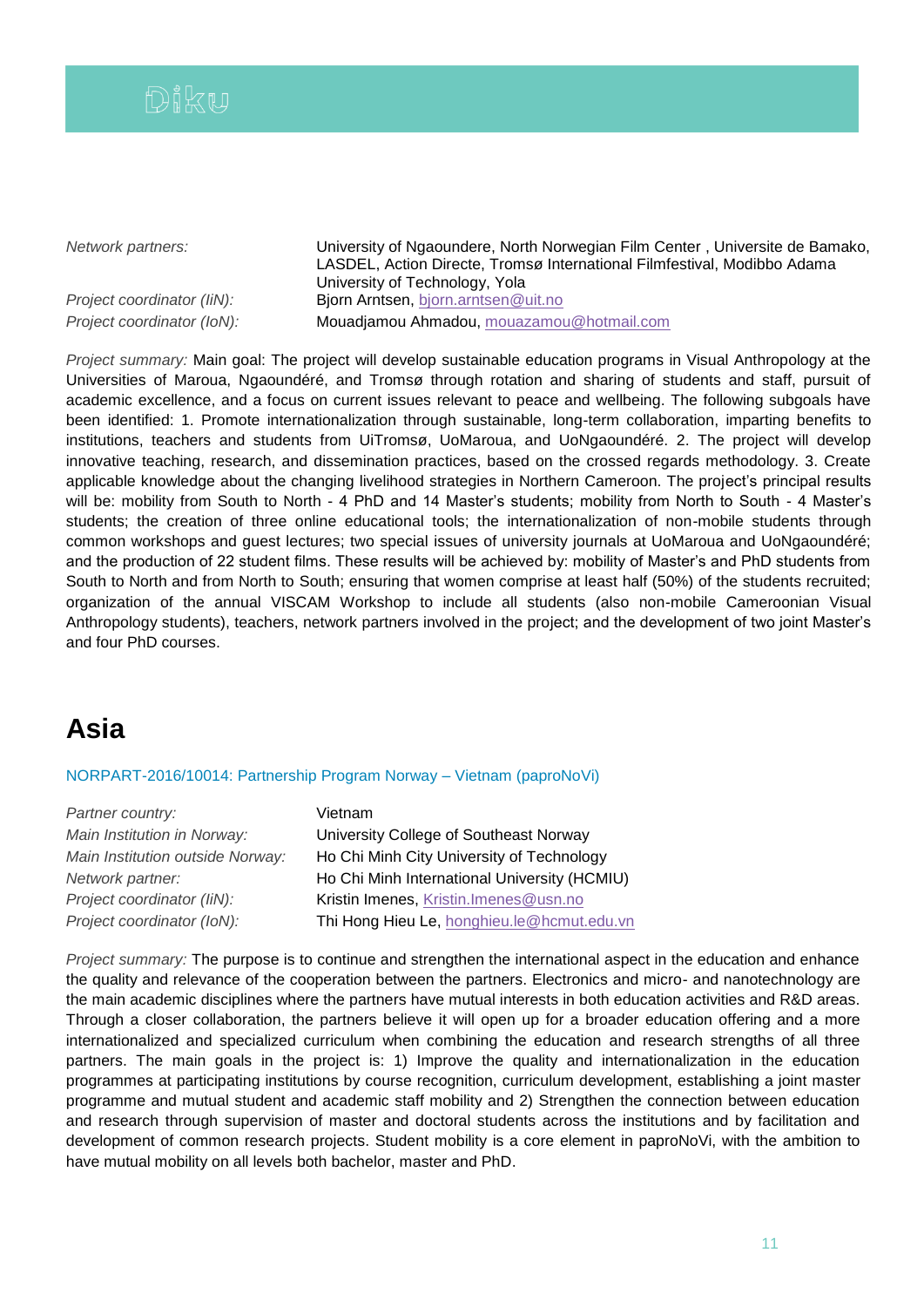## NORPART-2016/10023: Norway-Vietnam Industry and Infrastructure Safety Consortium

| Partner country:                 | Vietnam                                                                                                                                                                                                                                                                                         |
|----------------------------------|-------------------------------------------------------------------------------------------------------------------------------------------------------------------------------------------------------------------------------------------------------------------------------------------------|
| Main Institution in Norway:      | Norwegian University of Science and Technology                                                                                                                                                                                                                                                  |
| Main Institution outside Norway: | Hanoi University of Mining and Geology                                                                                                                                                                                                                                                          |
| Network partners:                | NTNU- Department of Marine Technology, NTNU - Department of Energy and<br>Process Engineering, NTNU - Department of Civil and Transport Engineering,<br>NTNU - Department of Geoscience and Petroleum, National University of Civil<br>Engineering, Ton Duc Thang University, Innovation Norway |
| Project coordinator (IiN):       | Yiliu Liu, yiliu.liu@ntnu.no                                                                                                                                                                                                                                                                    |
| Project coordinator (IoN):       | Trong Dung Nguyen, nguyentrongdung@humg.edu.vn                                                                                                                                                                                                                                                  |

*Project summary:* Norwegian-Vietnamese Industrial and Infrastructure Safety Consortium (NOR-VIS) aims to strengthen the cooperation between Norway and Vietnam in the cross-discipline subject of industry and infrastructure safety, improve the quality of Vietnamese higher education, as well as enhance the Norwegian higher education and research with increasing global experiences and recognition. The project is based on the huge demand of Vietnam for knowledge and professionals preventing major accidents during its fast industrialization. Five engineering departments from NTNU, 3 Vietnamese universities and Innovation Norway (Hanoi office) are involved in this project. The following activities will be initiated: (1) Student and staff mobility: 40 master students, and 5 PhD students and academic staffs from Vietnam will get opportunities to study in NTNU, and 15 master students of NTNU will go to Vietnam for projects and interns; (2) Internationalization of education and research: On-site intensive courses, workshops and online courses and supervisions will be given to non-mobile students; (3) Mobility connected with work placements, including summer jobs in Norwegian companies for both Norwegian and Vietnamese students, company visits and guest lectures, and specialization projects and master theses co-supervised by companies; (4) Joint research and publications, and dissemination on public media; (5) Development of long-term collaborations, including textbook translations, joint curriculum development, application for more supports from Vietnam based on this project, and the development of a newly joint master program.

## NORPART-2016/10072: Cooperation on Religious Studies in Myanmar - CORSIM

| Partner country:                 | Myanmar                                                            |
|----------------------------------|--------------------------------------------------------------------|
| Main Institution in Norway:      | MF Norwegian School of Theology                                    |
| Main Institution outside Norway: | Myanmar Institute of Theology                                      |
| Network partner:                 | MM-International Theravada Buddhist Missionary University, Myanmar |
| Project coordinator (IiN):       | Fretheim, Kjetil, kjetil.fretheim@mf.no                            |
| Project coordinator (IoN):       | Samuel Ngun Ling, nling06@gmail.com                                |

*Project summary:* Since there was neither freedom of education nor freedom of religions in the past 60 years under the military rule in Myanmar, no educational and religious movements were freely developed in the country. Due to the rises of suspicions, fears and threats among religions, no interreligious dialogue and no serious academic studies in religions was developed in the history of the country. There is furthermore a gender imbalance in academia and a lack of gender perspectives in study programmes offered by Myanmar universities. The Myanmar society also suffers from religious intolerance, communal violence and growing religious nationalism. This project wants to address these problems by strengthening the academic field of religious studies in Myanmar, including religious dialogue and gender perspectives. Religion and society is an area of expertise for MF Norwegian School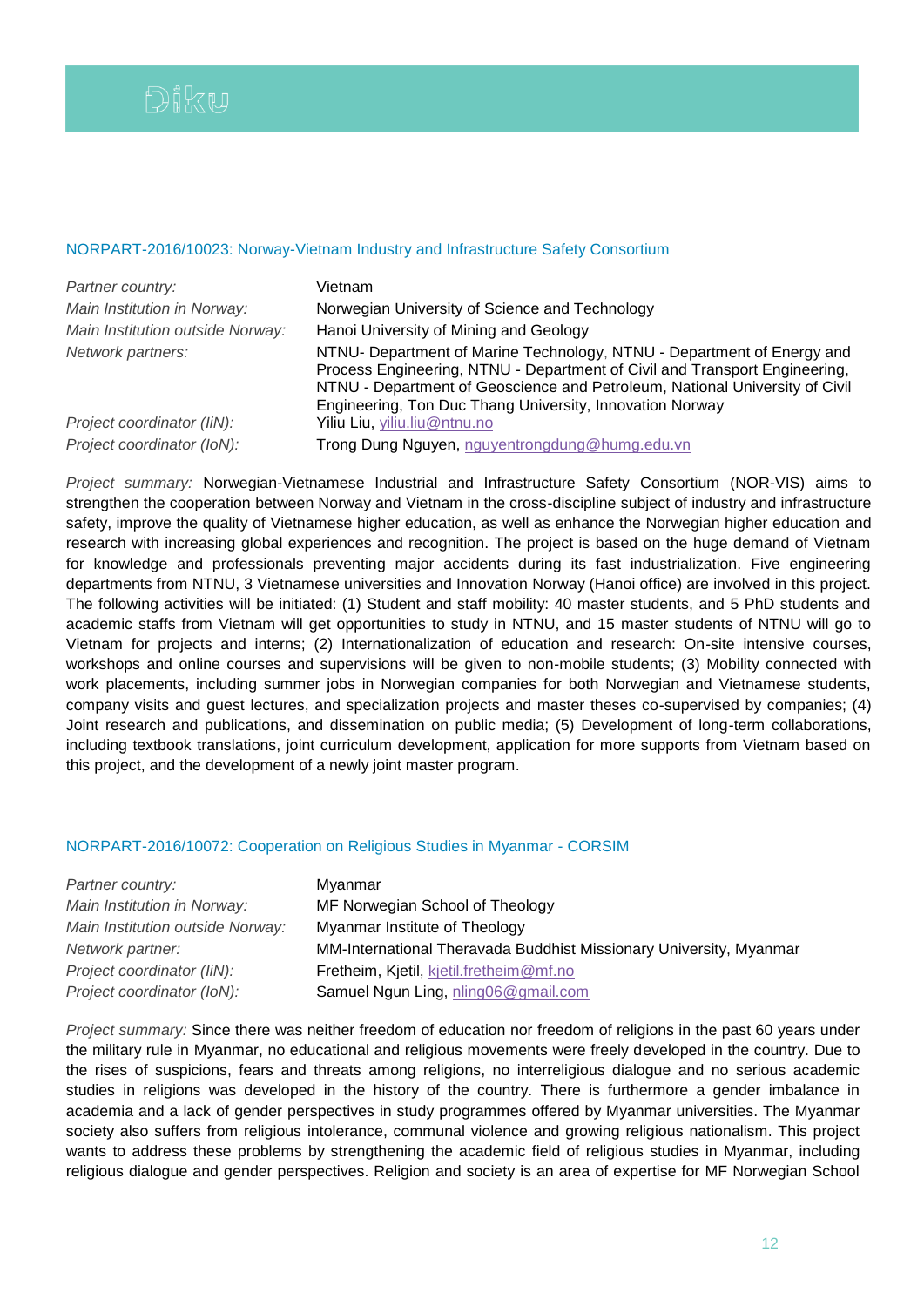of Theology, and we will cooperate with a central main partner and a central network partner in Myanmar, both of which are interested in achieving the same goals. Given Myanmar's many ethnic and religious conflicts, the project is relevant for establishing a future democratic and peaceful Myanmar. Because of the common interests of all the parties involved, the project will enhance long-term collaboration between the partners.

## NORPART-2016/10237: Higher education and Research collaboration on Nanomaterials for Clean Energy Technologies (HRNCET)

| Partner country:                 | Sri Lanka                                      |
|----------------------------------|------------------------------------------------|
| Main Institution in Norway:      | <b>Bergen University College</b>               |
| Main Institution outside Norway: | University of Jaffna                           |
| Network partners:                | University of Peradeniya, University of Bergen |
| Project coordinator (IiN):       | Dhayalan Velauthapillai, vdh@hvl.no            |
| Project coordinator (IoN):       | Punniamoorthy Ravirajan, pravirajan@gmail.com  |

*Project summary:* Western Norway University of Applied Sciences (former Bergen University College) (HVL) and University of Jaffna (UoJ), Sri Lanka, have recognized energy technology as one of the strategic prioritized areas in their higher educational programs. HRNCET will strengthen collaboration between HVL and UoJ, leading to the establishment of sustainable partnership for higher education, research and innovation in Nanomaterials for Clean Energy Technologies. The primary objective of HRNCET is to increase the quality of higher education and research at HVL and UoJ through mobility programs and academic cooperation. We will establish mechanisms for mutual student mobility and credit transfer. We will develop a new joint course (20 ECTS) at Master/PhD level and educational materials that will create the basis for the establishment of a joint master program in clean energy technologies in the long term. We will carry out joint research, joint supervision, guest lecturing and dissemination activities that will benefit mobile, non-mobile students and the staff involved. We will also implement activities such as project group meetings, workshops/seminars and conferences to meet our objective. We envision creating a broad academic alliance in this globally important field, and include University of Bergen (UiB) from Norway, University of Peradeniya (UoP) from Sri Lanka and Coimbatore Institute of Technology (CIT), India as network partners in HRNCET. Project group at HiB has a successful collaborative project under the INCP programme with CIT, and including CIT that is geographically closer to UoJ will benefit HRNCET.

### NORPART-2016/10239: Human rights and reconciliation in a post conflict multicultural society

| Partner country:                 |
|----------------------------------|
| Main Institution in Norway:      |
| Main Institution outside Norway: |
| Project coordinator (IiN):       |
| Project coordinator (IoN):       |

*Partner country:* Sri Lanka *Main University College of Southeast Norway: Main Institution outside Norway:* University of Peradeniya Lena Lybæk, [Lena.Lybaek@usn.no](mailto:Lena.Lybaek@usn.no) *Project coordinator (IoN):* Anoma S.P Abhayaratne, [aspa@pdn.ac.lk](mailto:aspa@pdn.ac.lk)